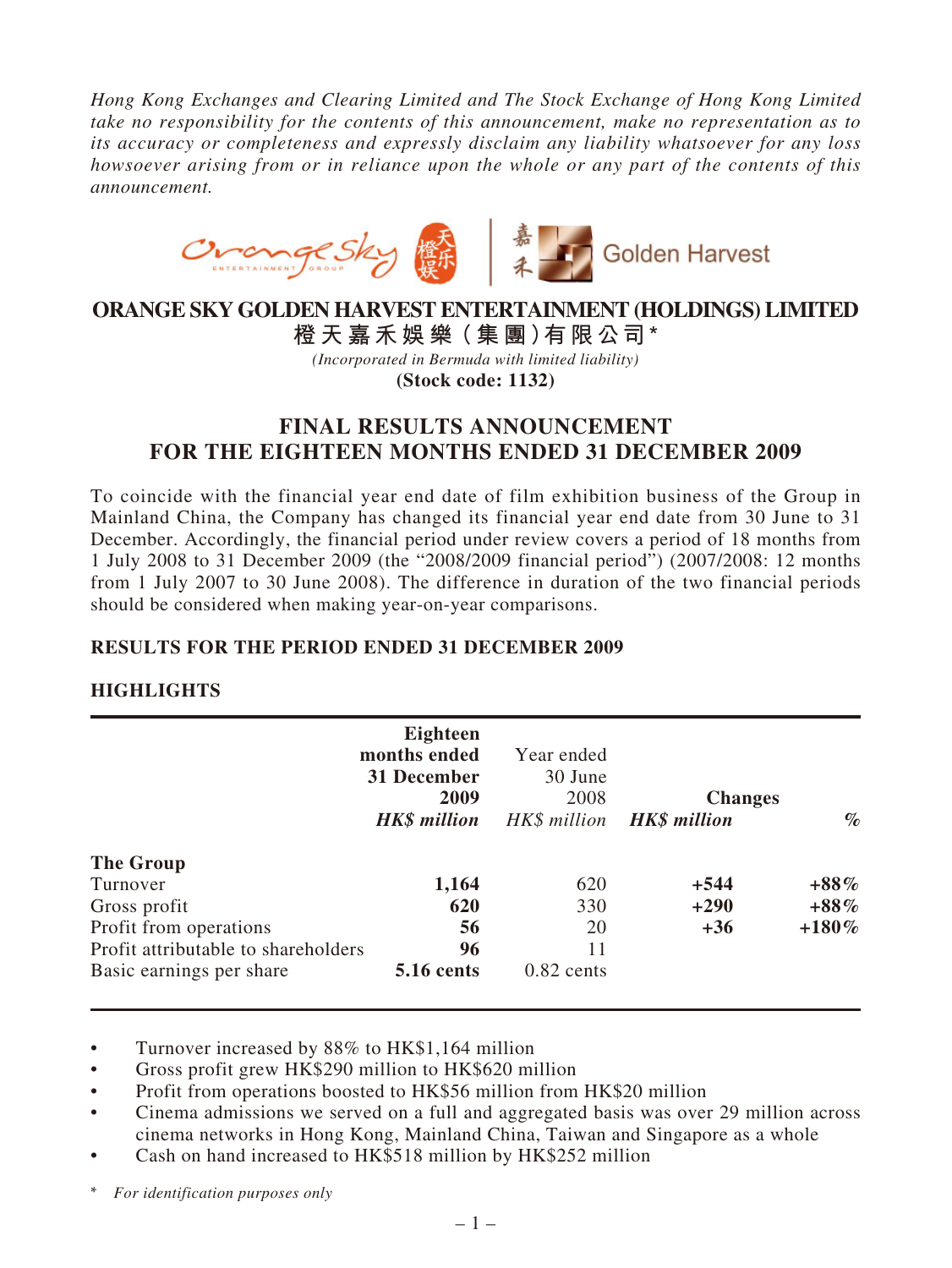# **CHAIRMAN'S STATEMENT**

We are pleased to report that the Group had firm performance during the 18 months ended 31 December 2009 (the "2008/2009 financial period"). Our 26 cinemas across Hong Kong, Mainland China, Taiwan and Singapore together sold more than 29 million tickets during the 2008/2009 financial period, holding attendances remarkably well despite the ripple effects of the financial crisis lingering and swine flu outbreak, thanks to growth in premium-priced 3D films and the breadth of key films released, eg. *Avatar, Harry Potter and the Half-Blood Prince, Transformers: Revenge of the Fallen, 2012, The Dark Knight, Red Cliff, The Founding of a Republic, Cape No. 7*, etc. Total revenues were HK\$1,164 million during the 2008/2009 financial period. Net profit for the 2008/2009 financial period was HK\$96 million, including a HK\$62 million gain from disposal of interest in a jointly controlled entity.

The 2008/2009 financial period was a fruitful period for the Group in building a solid platform for exponential growth ahead, in particular, in Mainland China. The Group has strengthened business development and M&A effort to forge ahead in the nascent film industry in Mainland China, and plans to operate over 600 screens nationwide by 2012, thus becoming one of the leading exhibitors in Mainland China. During the 2008/2009 financial period, the Group completed the expansion of the GH-MIXC cinema in Shenzhen in October 2009 to a 12 plex from a 7-plex. The Group also opened a new 9-plex in Suzhou, namely GH Suzhou, in December 2009. In addition, the Group entered into agreement to acquire an exhibitor, which has two cinemas in operation and holds several lease agreements for new cinemas operation, during the 2008/2009 financial period.

In Hong Kong, the Group opened two new cinemas in December 2009, namely the GH Citywalk (a 5-plex) in Tsuen Wan and the GH Whampoa (a 4-plex) in Hung Hom. In Taiwan, the Group debuted its IMAX screening in Ximending of Taipei in April 2009. In December 2009, the Group opened the Vie Show Cinema Taipei Q Square (a 9-plex) adjacent to Taipei Station. In addition, the Group entered into separate agreements during the 2008/2009 financial period with Warner Brothers Pictures International ("WBPI") and Paramount Pictures International ("Paramount"), under which WBPI and Paramount will supply digital feature films directly to DCI-compliant digital projection systems installed by the Group's cinemas in Hong Kong and Taiwan, and make financial contributions towards the Group's recoupment. The Group believes all these new developments will have positive impact to our market share as well as financial performance.

The Group's film distribution division maintained its leading position in the region during the 2008/2009 financial period. Altogether, the Group distributed over 130 film titles in the region during the 2008/2009 financial period, including *Journey to the Centre of the Earth, The Storm Warrior, Look for a Star, Suspect X, Detroit Metal City, Red Cliff, Slumdog Millionaire*, etc.

It is the Group's long term goal to become Asia's leading fully-integrated film entertainment company. To continue the Group's unparalleled run of smash hit box office records, the Group completed the acquisition of the films and television programmes and related business in Mainland China from Orange Sky Entertainment Group (International) Holding Company Limited in October 2009.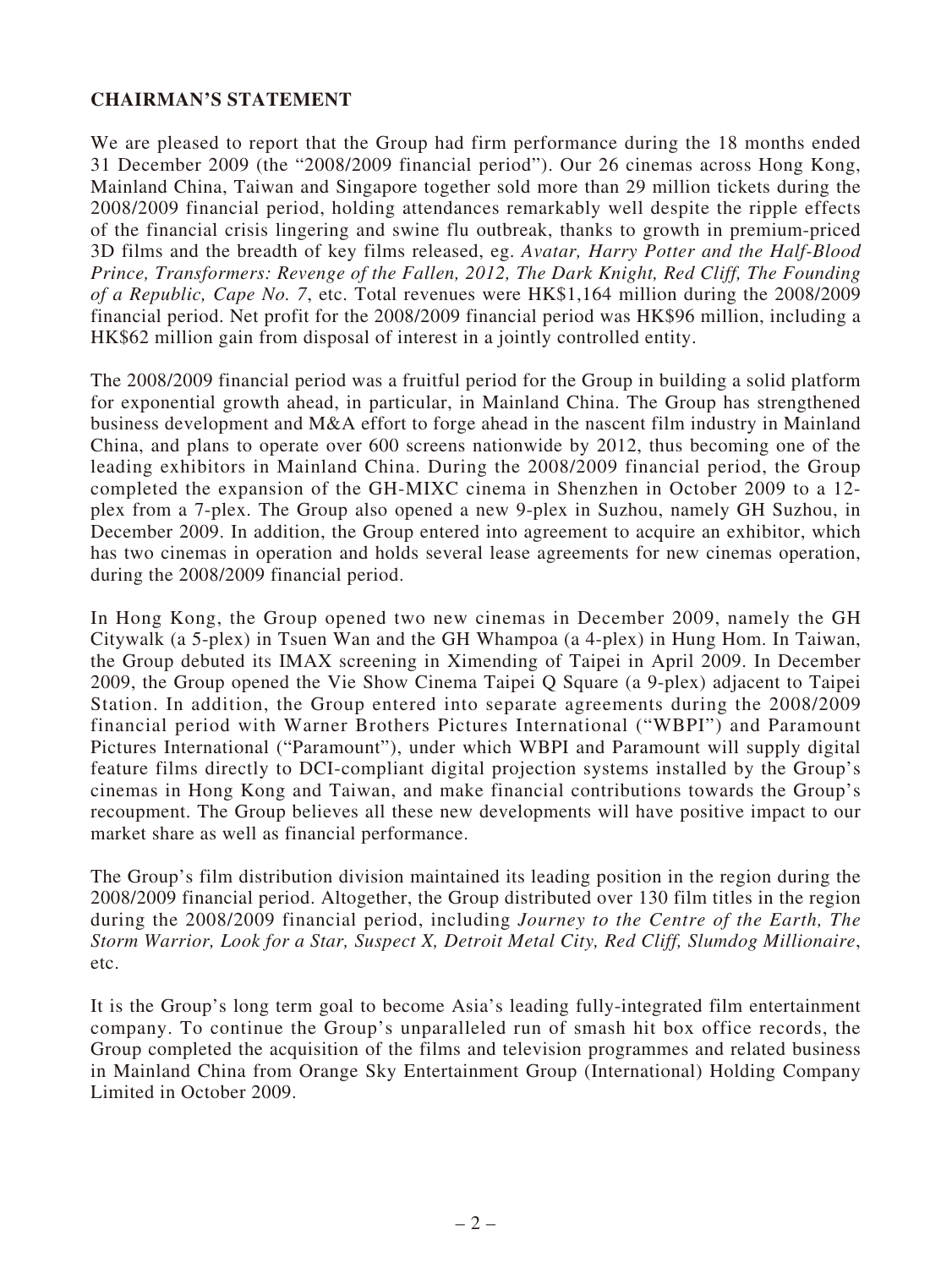The acquisition would help the Group penetrating the films and television programmes market in Mainland China.

The Group is positive about 2010, as the industry will continue benefiting from premiumpriced 3D films and rich line-up of film slates such as *Alice in Wonderland, How to Train Your Dragon, Iron Man 2, Shrek Forever After, Sex and the City 2, Toy Story 3, The Twilight Saga: Eclipse, Harry Potter and the Deathly Hallows: Part 1, Aftershock* (Mainland China's first film in IMAX), *Kung Fu Hustle 2*, etc.

In Mainland China, the State Council promulgated the "Directive on Promoting Prosperous Development of Film Industry" ("國務院辦公廳關於促進電影產業繁榮發展的指導意見") on 21 January 2010, forging a reform of the film industry by 2015 for a prosperous development. In 2009, the box office in Mainland China recorded over 40% increase to RMB6.2 billion from a year ago. The strong line-up, together with the central government's supporting policy, will underpin yet another record year for the country's film industry.

The Group believes its rapid expansion into Mainland China's theatrical exhibition market makes it a major beneficiary of such positive developments. To illustrate, the Group's GH-MIXC in Shenzhen hit RMB10 million box office in just 26 days during 1–26 of January 2010. For the month of January 2010, the cinema reported a box office of RMB11.9 million, an increase of 102% over that of the same period of last year, thanks partly to the aforesaid expansion, and partly to the release of premium-priced 3D movie *Avatar*. During the month, the cinema's average fill rate was 44%.

By the end of 2010, the Group expects to operate 24 cinemas with 183 screens in Mainland China based on lease agreements signed, although the number may vary slightly due to the actual handover date, the progress of internal decoration and application of relevant license. The Group's new cinemas to be opened in 2010 will cover Beijing, Wuhu, Wuxi, Guangzhou, Nanchang, Chongqing, Chengdu, Shenyang, Dongguan, Hefei, Shangrao, Huizhou and Xian.

Looking ahead, the Group will continue soliciting new lease agreements, and cooperating with existing operators to form joint ventures to convert existing old cinemas in prime location to modern multiplexes. The Group will also pursue acquisition opportunities to further expand the Group's screen portfolio network. At the moment, the Group is under negotiation with several cinema operators to acquire their existing cinema operations (comprising about 70 screens).

In Singapore, the Group is in negotiation to open a new cinema complex in an affluent, yet under-screened catchment. The Group is very excited about this particular development, as on one hand, our Singapore cinema circuit has not inaugurated any new project since late 2006, and more importantly, this particular location has been on the Group's radar for years.

In Taiwan, the Group has signed lease agreement to open a 9-plex near Banciao Station in Taipei by 2011. In addition, the Group's second digital IMAX auditorium will be opened in April 2010 in Kaohsiung, and the Group plans to open 5 more digital IMAX auditoriums in Taiwan by 2012, thus bringing its total IMAX auditoriums to 7.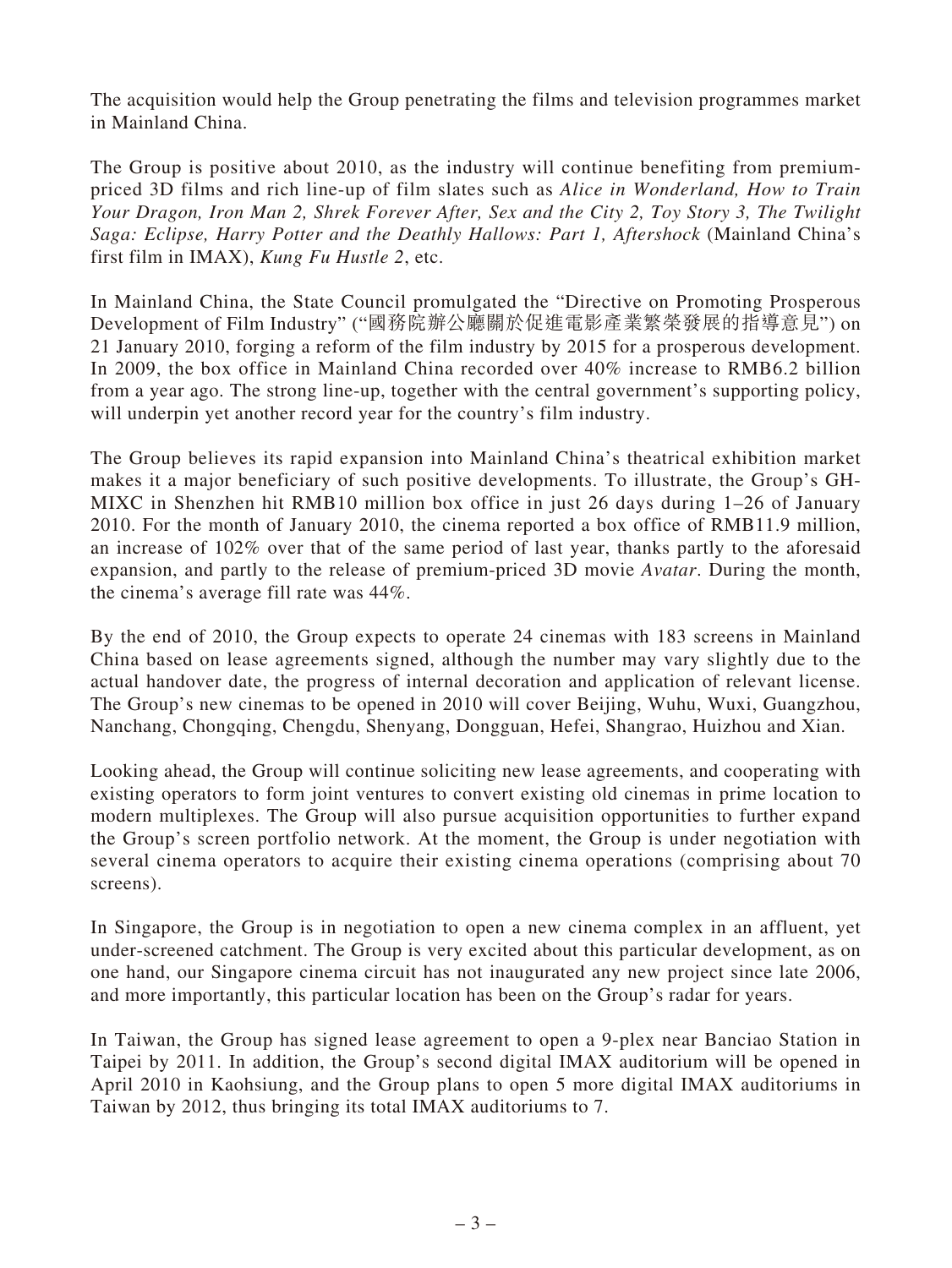Apart from IMAX, the Group will strengthen its relation with other international partners. The Group will continue working hand in hand with major studios to promote digital cinemas in Asia, and will also continue exploring new cooperation opportunities with our international partners.

The Group's film distribution arm started from 2010 with a bang, and distributed popular movies including *14 Blades* and *Nodame Cantabile The Movie I* in February and March 2010 respectively. The Group is confident of maintaining a leading position in the region as an independent distributor in 2010 as well as the years to come. In addition, the Group is preparing to initiate a Chinese-language film project, which will be produced primarily in Mainland China in 2010, and target for a global release in 2011. The Group plans to take a major role from the development stage through to the distribution of the film, and also plans to take up an equity stake in the project.

Through two separate top-up placements in November 2009 and February 2010 respectively, the Group raised altogether HK\$503 million (net proceeds) and significantly expanded the shareholding base. We are pleased to gain the support of a group of investors sharing the same vision, i.e. building Asia's largest integrator of the movie entertainment industry. We will continue following our mission, i.e., to inspire and enrich life by bringing our customers to the world beyond imagination through excellent movie experience, while seeking maximization of shareholders' value.

# **MANAGEMENT DISCUSSION AND ANALYSIS**

# **OPERATION AND FINANCIAL REVIEW**

The Group reported a net profit of HK\$96 million for the 2008/2009 financial period (2007/2008: HK\$11 million), which includes a one-off gain of approximately HK\$62 million arising from the disposal of the Malaysia cinema circuit. The operating results of the Group for the 2008/2009 financial period were fairly encouraging, Group revenues amounted to HK\$1,164 million (2007/2008: HK\$620 million). Gross profit from continuing operations, with margin maintaining at about 53%, was HK\$620 million (2007/2008: HK\$330 million). Profit from operations amounted to HK\$56 million (2007/2008: HK\$20 million). Aided by a number of strong Hollywood blockbuster titles released during the 2008/2009 financial period, such as *Avatar, Transformers: Revenge Of The Fallen* and *2012*, both exhibition and distribution businesses across the territories we operated were strong and continued their upward trend.

The Group continues to be a major and leading cinema operator in Asia, operating 26 cinemas with 212 screens across Hong Kong, Mainland China, Taiwan and Singapore. Taking the lead in the market and demonstrating great success, during the 2008/2009 financial period, the Group had embarked a series of digitalization. In the months to come, the Group will continue expanding our cinema portfolio in the region, in particular, in Mainland China.

In September 2009, the Group entered into an agreement with independent third parties to acquire the equity interest of an exhibitor, which has two cinemas (with 11 screens) already in operation and several lease agreements for new cinemas in Mainland China. The acquisition is in line with the Group's strategy to develop Mainland China market, and it was completed in January 2010.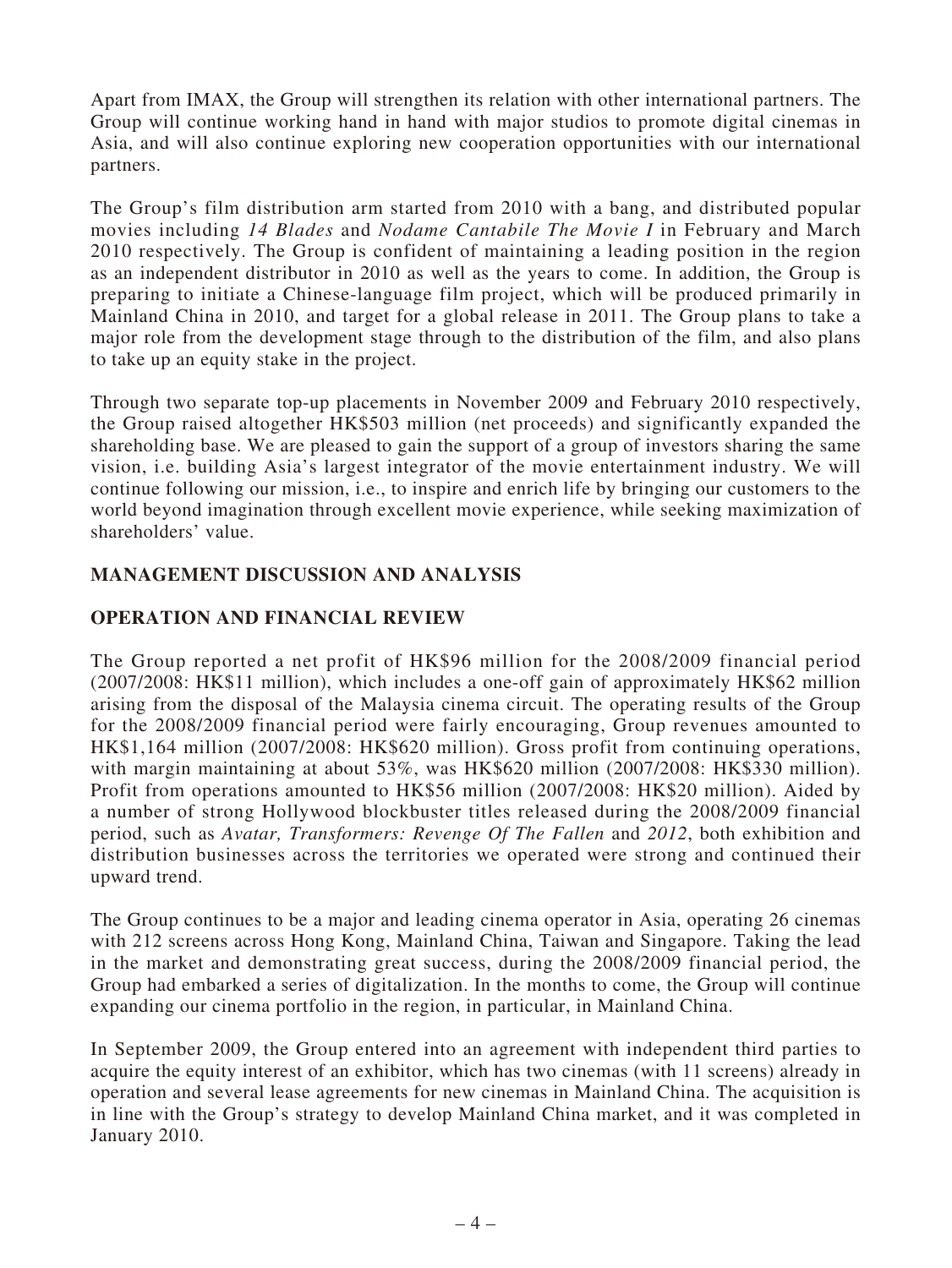The acquisition of the films and television programmes and related business in Mainland China from Orange Sky Entertainment Group (International) Holding Company Limited has been completed by the end of October 2009. The acquisition provides an opportunity for the Group to further develop the Group's business network in the PRC, which cover not just developing and distributing Chinese-language contents, but also understanding the local customers' tastes and marketing the Group's offering to their needs.

At the end of July 2008, the Group completed the disposal of its Malaysia cinema circuit TGV Cinemas Sdn. Bhd. and recorded a one-off gain of approximately HK\$62 million. After the disposal, the Group carries no investment in Malaysia and therefore, the contribution of this cinema circuit was classified as discontinued operation.

### **BUSINESS REVIEW**

### **Film Exhibition**

The Group's 26 cinemas served over 29 million guests during the 18 months ended 31 December 2009, and box office income on a full and aggregated basis, was registered at HK\$1,455 million (2007/2008: HK\$930 million). This was strongly supported by the Group's pioneering commitment in digitalization. Digital conversion not only enables high quality exhibition with non-degradable prints and piracy control, and more importantly, it improves operational efficiency and allows new programming opportunities, such as premium digital 3D films.

### **OPERATING STATISTICS OF THE GROUP'S CINEMAS** (FOR THE 18 MONTHS ENDED 31 DECEMBER 2009)

|                             | <b>Mainland</b><br>China | Hong<br>Kong | Taiwan | <b>Singapore</b> |
|-----------------------------|--------------------------|--------------|--------|------------------|
| Number of cinemas #         |                          |              |        | 9                |
| Number of screens #         | 21                       | 33           | 85     | 73               |
| Admissions (million)        | 1.6                      | 3.7          | 11.7   | 12.2             |
| Average ticket price (HK\$) | 55                       | 60           |        | 45               |

# as of end December 2009

### *Hong Kong*

For the 18 months ended 31 December 2009, Hong Kong market as a whole recorded a box office receipts of HK\$1,761 million (2007/2008: HK\$1,075 million). In December 2009, the Group opened two new multiplexes, namely GH Citywalk and GH Whampoa with collectively 9 screens, in Hong Kong. Our cinemas in Hong Kong achieved a good result for the period with theatre takings of HK\$224 million (2007/2008: HK\$142 million), and maintained a market share of about 13%.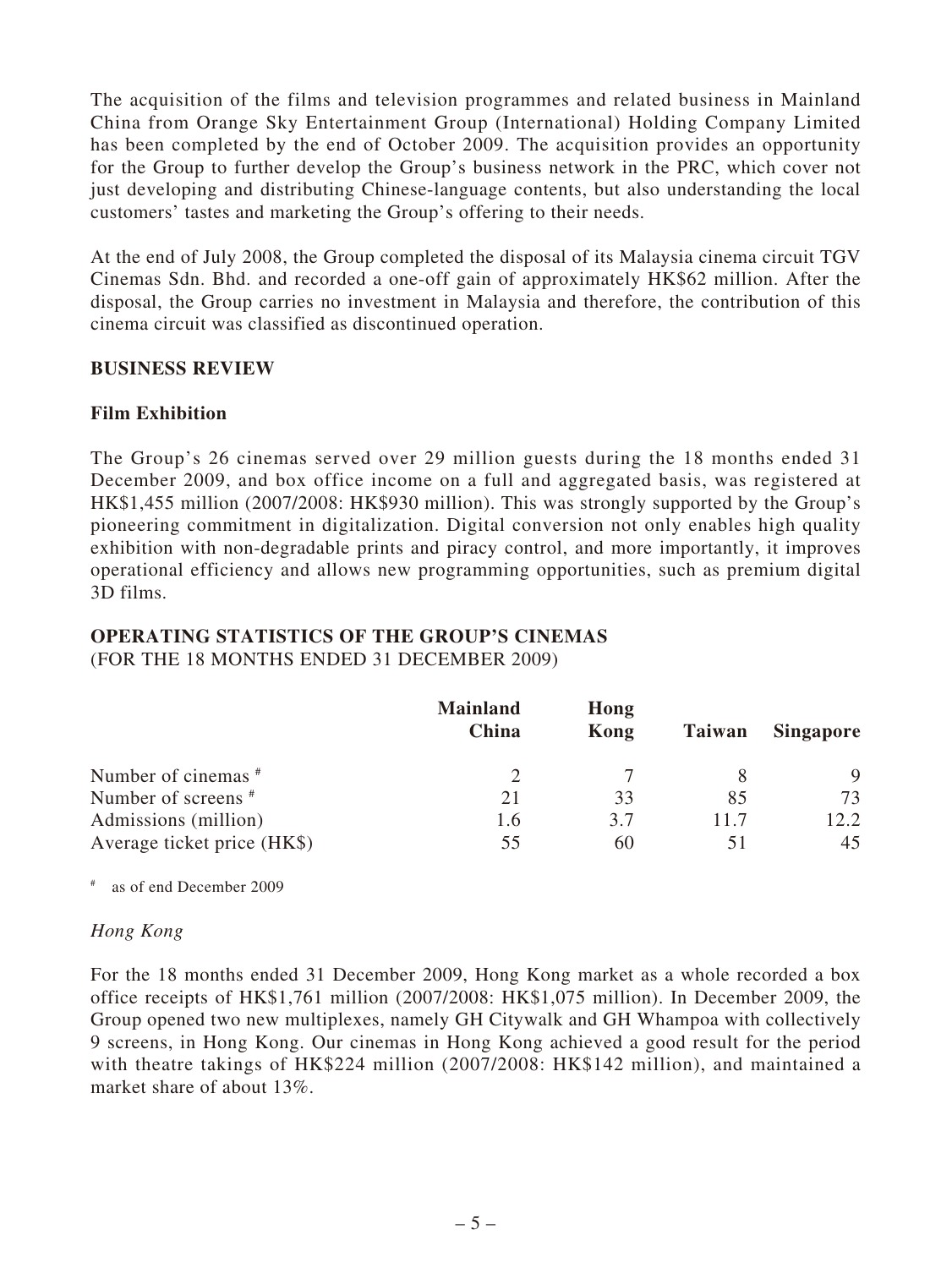# *Mainland China*

Admissions of our multiplexes in Mainland China amounted to 1.6 million and gross theatre takings totaled RMB82 million for the 2008/2009 financial period (2007/2008: RMB46 million).

Like all other major cities in Mainland China, Shenzhen recorded a strong 30% growth in box office in 2009, comparing to 2008. In October 2009, our flagship cinema, GH-MIXC at the MIXC Mall in City Crossing, completed its expansion and became a multiplex with 12 screens. During the 2008/2009 financial period, the GH-MIXC cinema accounted for 18% of the market share in Shenzhen.

In December 2009, we opened a new cinema with 9 screens in Suzhou, namely, GH Suzhou. A number of new GH-cinemas are in the pipeline across many major cities in Mainland China, including Wuhu, Beijing, Wuxi, Guangzhou, Nanchang, Chongqing, Chengdu, Shenyang, Dongguan, Hefei, Shangrao, Huizhou and Xian, and more will come in the months ahead.

### *Taiwan*

The Group has always been devoted to enhancing theatrical experience of our patrons, and our Taiwan operation, Vie Show Cinemas Company Limited ("Vie Show"), 35.71% equity interest owned by the Group), debuted its digital IMAX screening in April 2009 in the popular district Ximending of Taipei, namely Vie Show Cinemas Taipei Sun. Our IMAX initiative achieved a huge success, and with one screen alone, the cinema accounted for an impressive 23% share of *Monsters vs Aliens's* box office receipts in Taipei city. In December 2009, Vie Show opened a new 9-plex with about 1,800 seats at the highly-anticipated Q Square adjacent to Taipei Station. Vie Show recorded a slight growth in admission and delivered gross theatre takings amounting to NTD2.5 billion. Operationally, without taking into account the effect of currency fluctuation, the Group's share of net profit from Vie Show was maintained steadily at about HK\$30 million.

# *Singapore*

Singapore's overall market box office received S\$247 million over the 2008/2009 financial period. Our 50% owned –"Golden Village" cinema circuit remains the brand of choice for cinema goers in Singapore and has maintained its leading position with a market share of 41% despite intensified competition during the period. Gross theatre takings for the 2008/2009 financial period amounted to S\$103 million. The Group shared a net profit of HK\$43 million for the period, partly attributable to relief measures adopted by Singapore government and reduction of corporate income tax rate by 1% to 17%.

# **Film Distribution**

For the 2008/2009 financial period, the Group's film distribution business performed strongly and reported close to HK\$149 million of revenue at Group level (based on proportional accounting). During the period, the Group remained a leader in Hong Kong and Singapore in the distribution and marketing of theatrical films to cinemas, and of follow-on releases to VCD/DVD, pay and free television markets in respective markets, and also in overseas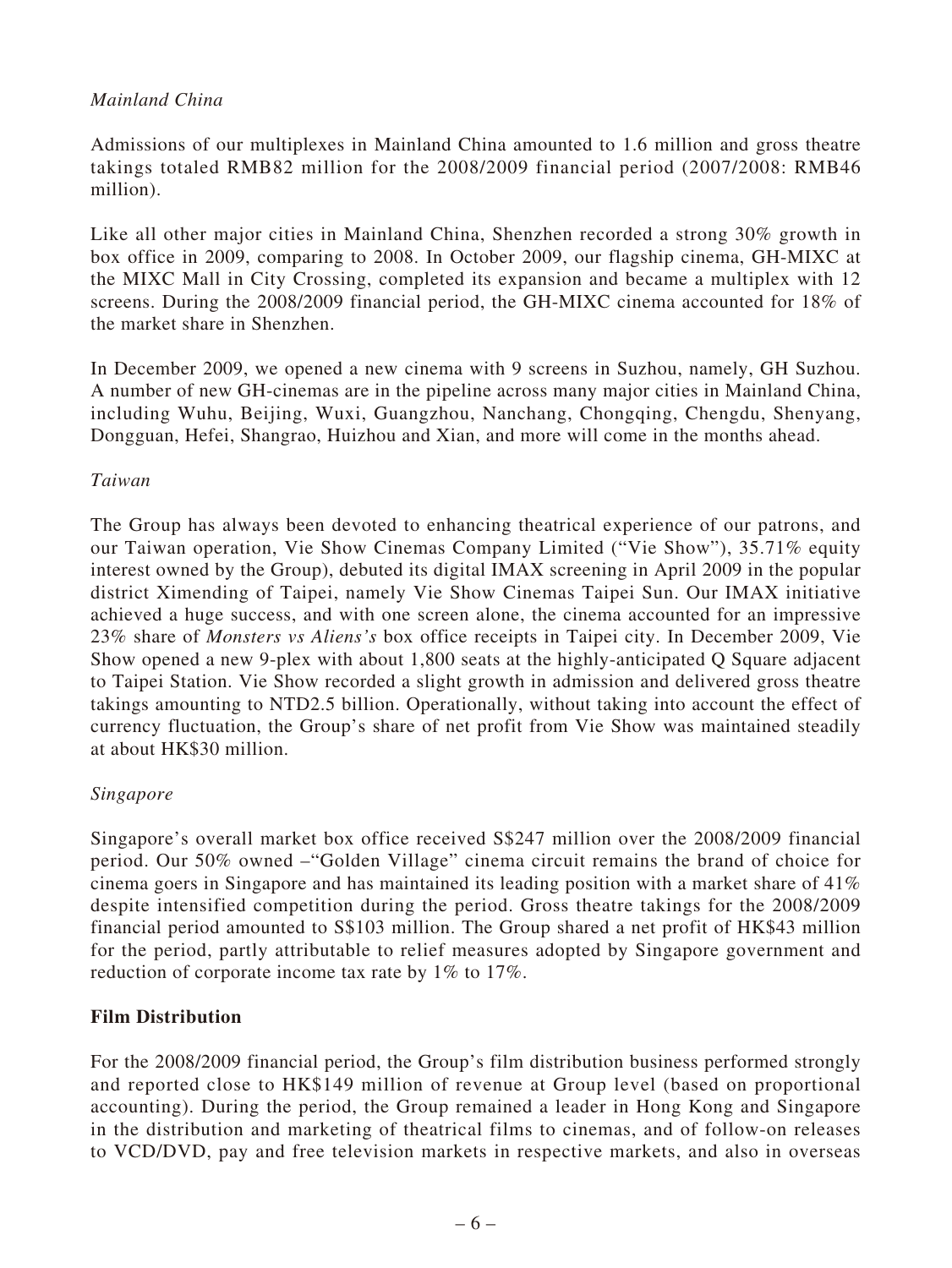market. In addition, our expansion of distribution business in Taiwan since year 2007 started to bear fruit. Moving ahead, apart from maintaining the strong distribution capabilities in all territories, the Group will explore different film financing and licensing opportunities in Hong Kong and Mainland China, given the growth and increasing influence of Chinese titles all around the world.

As a distributor for both Chinese and non-Chinese language films in Hong Kong, the Group held a 9% market share in terms of box office receipts. During the 2008/2009 financial period, the Group distributed and marketed 47 films in Hong Kong, of which *Journey to the Centre of the Earth* registered very impressive box office receipts of HK\$35 million. Besides, other titles such as *The Storm Warriors*, Andy Lau's *Look for a Star, Suspect X* and *Detroit Metal City* all on its own also received box office of over HK\$10 million each. As for the Group's film library of approximately 130 Chinese film titles for worldwide distribution, it continued to contribute steady income, which amounted to approximately HK\$19 million to the Group.

While our Singapore distribution team maintained a market share of about 17% in terms of box office receipts in 2009, our Taiwan distribution team doubled its market share to 4% in terms of box office receipts in Taiwan in 2009, comparing to that of 2008.

# **PROSPECTS**

The Group has focused in growing both the exhibition and distribution networks in Mainland China, one of the world's fastest growing film markets. Through organic expansion and acquisition, the Group is confident of attaining its target of over 600 screens in operation in Mainland China by 2012. In addition, the Group intends to grow our cinema circuit in Hong Kong, Taiwan and Singapore through selective expansion.

The Group has been pioneering commitment in digitalization, and plan to fully digitalize all the cinemas under the Group by 2012. The Group will continue negotiating with major studios for cooperation in promoting digital cinemas in Asia, and through such cooperation, we aim at recouping most of our investment.

The Group held HK\$518 million cash on hand as of end December 2009. Through a top-up placement in February 2010, the Group raised an addition HK\$314 million (net proceeds). In addition, the Group has secured credit facilities for projects in Mainland China. The management will monitor closely that the Group's rapid expansion is supported by a reasonable capital structure with proper risk management. The management will also continue our efforts to enhance corporate expense optimization and strive towards further growth in the forthcoming years.

# **FINANCIAL RESOURCES AND LIQUIDITY**

In November 2009, the Group raised HK\$189 million (net proceeds) through placing. The directors intend to use the net proceeds for its business expansion in Mainland China (in particular, its film exhibition business) and working capital.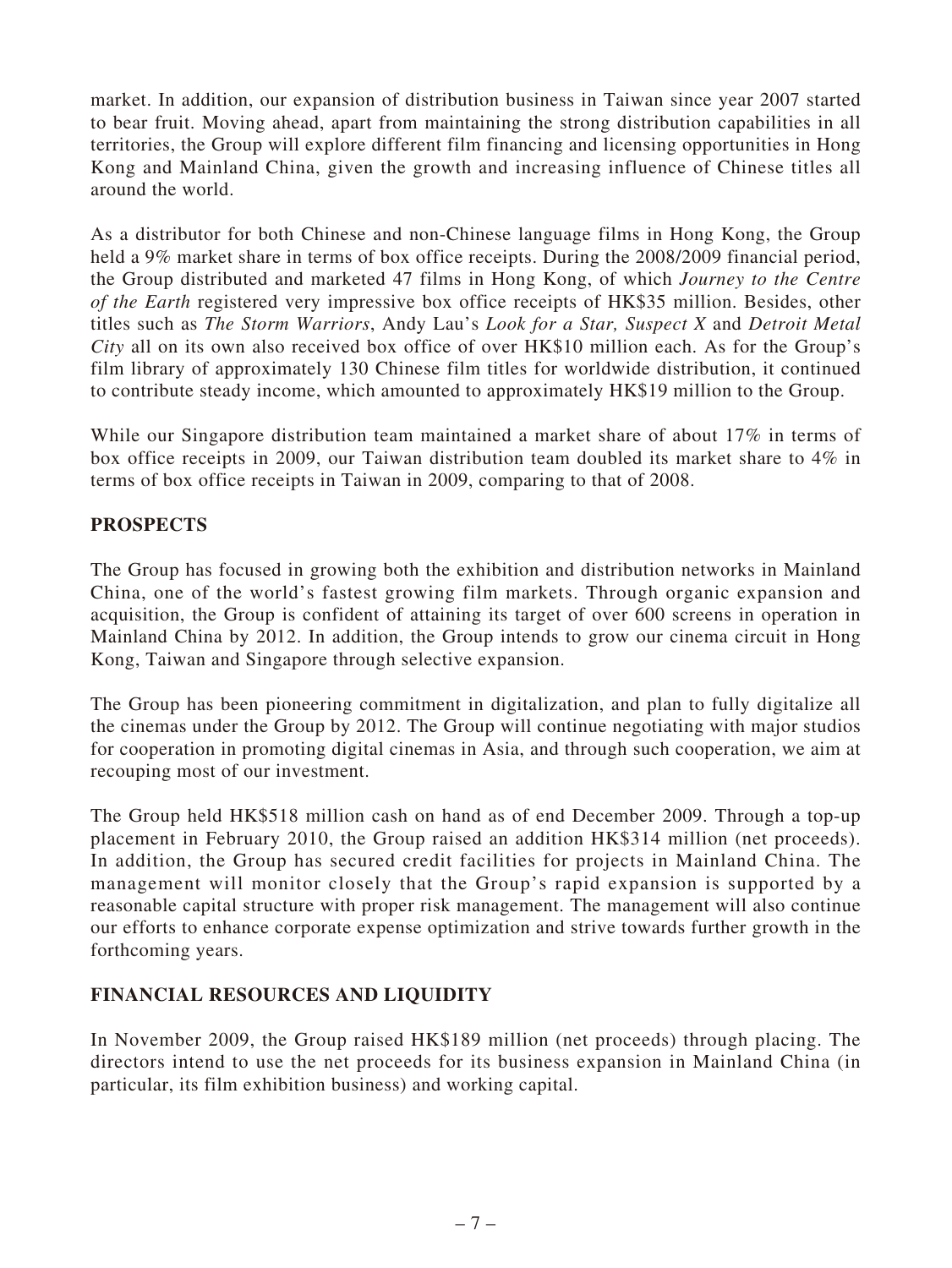In July and August 2009, convertible notes in aggregate amount of HK\$30 million were converted into ordinary shares of the Company, creating a total of approximately 136 million new ordinary shares at a conversion price of HK\$0.22 per share (adjusted by subdivision of shares). In November 2009, the Group issued zero coupon convertible notes of an aggregate principal amount of about HK\$9 million, convertible into ordinary shares of the Company at a conversion price of HK\$0.338 per share, to Orange Sky Entertainment Group (International) Holding Company Limited, a substantial shareholder of the Group, as part of the consideration in acquisition of the films and television programmes and related business in Mainland China from Orange Sky Entertainment Group (International) Holding Company Limited.

In addition, with the surplus fund received from the disposal of Malaysia TGV Cinemas Sdn. Bhd. the Group had repaid some of the outstanding bank loans of HK\$20 million during the 2008/2009 financial period. As at 31 December 2009, the outstanding bank loans amounted to HK\$87 million.

As at 31 December 2009, the Group's cash balance was about HK\$518 million (30 June 2008: HK\$266 million), representing an increase of 95% as compared with that of June 2008. As at 31 December 2009, the Group's gearing ratio, calculated on the basis of external borrowings over total assets, was less than 8% (30 June 2008: 5%). Subsequent to the period end, in February 2010, the Group further raised HK\$314 million (net of expenses) through placing. The Directors intend to use the net proceeds for its business expansion in the Greater China Region (including the potential acquisition of sizeable cinema network and forming of joint venture with respective third parties to convert old cinemas into modern multiplex) and as its working capital. Management will continue to monitor the gearing structure and make adjustments if necessary in light of changes in the Group's development plan and economic conditions.

The Group's assets and liabilities are principally denominated in Hong Kong dollars except for certain assets and liabilities associated with the investments in Mainland China, Taiwan and Singapore. The overseas joint ventures of the Group are operating in their local currencies and subjected to minimal exchange risk on their own. While for the Hong Kong operations, due to the volatility of the currency market, management decided to maintain higher level of deposits in Hong Kong dollars and the pegged US dollars, thus lowering the exposure to exchange risk. The directors will continue to assess the exchange risk exposure, and will consider possible hedging measures in order to minimize the risk at reasonable cost.

The Group did not have any significant contingent liabilities as of 31 December 2009.

# **EMPLOYEES AND REMUNERATION POLICIES**

As at 31 December 2009, the Group had 418 (30 June 2008: 311) permanent employees. The Group remunerates its employees largely based on industry practice. In addition to salaries, commissions and discretionary bonuses, share options are granted to certain employees based on individual merit. The Group also operates a defined contribution retirement benefits scheme under the Mandatory Provident Fund Schemes Ordinance and as at the balance sheet date, there was no forfeited contribution arising from employees leaving the retirement benefit scheme.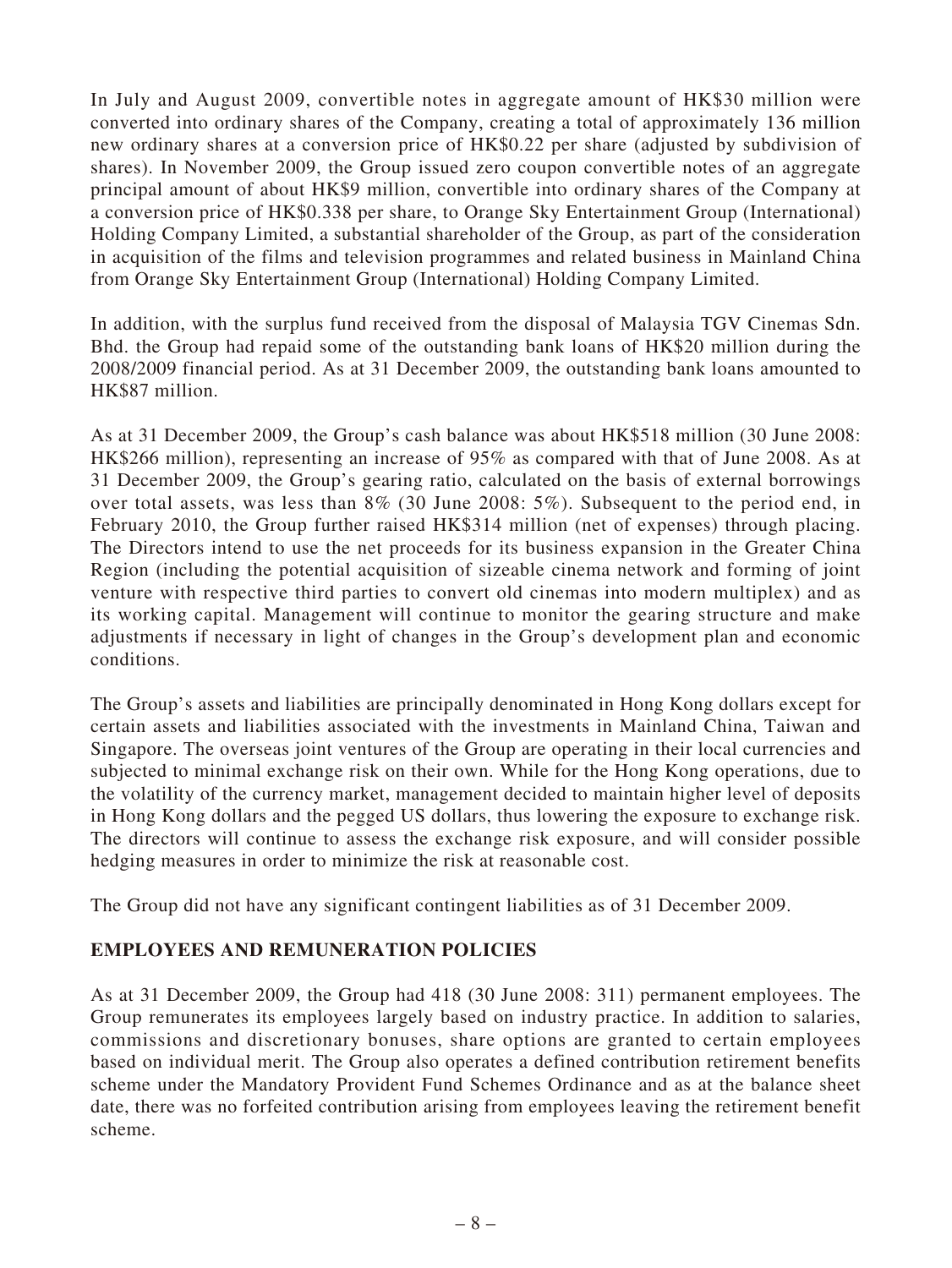# **RESULTS**

The Board of Directors (the "Board") of Orange Sky Golden Harvest Entertainment (Holdings) Limited (the "Company") herein announces the consolidated results of the Company and its subsidiaries (the "Group") for the 18 months ended 31 December 2009 together with the comparative figures for the preceding 12 months ended 30 June 2008. These results have been reviewed by the Audit Committee and the figures have been compared by the Company's auditors, KPMG, Certified Public Accountants, to the amounts set out in the Group's audited consolidated financial statements for the period and the amounts were found to be in agreement.

### **CONSOLIDATED INCOME STATEMENT**

|                                                                                                                                         | <b>Note</b>    | <b>Eighteen</b><br>months ended<br>31 December<br>2009<br><b>HK\$'000</b> | Year ended<br>30 June<br>2008<br>HK\$'000      |
|-----------------------------------------------------------------------------------------------------------------------------------------|----------------|---------------------------------------------------------------------------|------------------------------------------------|
| <b>Continuing operations</b>                                                                                                            |                |                                                                           |                                                |
| <b>Turnover</b>                                                                                                                         | $\overline{4}$ | 1,163,513                                                                 | 619,901                                        |
| Cost of sales                                                                                                                           |                | (543, 662)                                                                | (289, 552)                                     |
| <b>Gross profit</b>                                                                                                                     |                | 619,851                                                                   | 330,349                                        |
| Other revenue and other net income<br>Selling and distribution costs<br>General and administrative expenses<br>Other operating expenses |                | 74,187<br>(547, 358)<br>(83, 406)<br>(7, 227)                             | 67,723<br>(301, 739)<br>(61, 498)<br>(14, 979) |
| <b>Profit from operations</b>                                                                                                           |                | 56,047                                                                    | 19,856                                         |
| Finance costs<br>Share of profits less losses of associates<br>Gain on disposal of interest in a jointly<br>controlled entity           | 5(a)           | (2,505)<br>61,852                                                         | (11,970)<br>9,663                              |
| <b>Profit before taxation</b>                                                                                                           |                | 115,394                                                                   | 17,549                                         |
| Income tax                                                                                                                              | 6              | (20, 484)                                                                 | (10, 391)                                      |
| Profit for the period/year from continuing operations                                                                                   |                | 94,910                                                                    | 7,158                                          |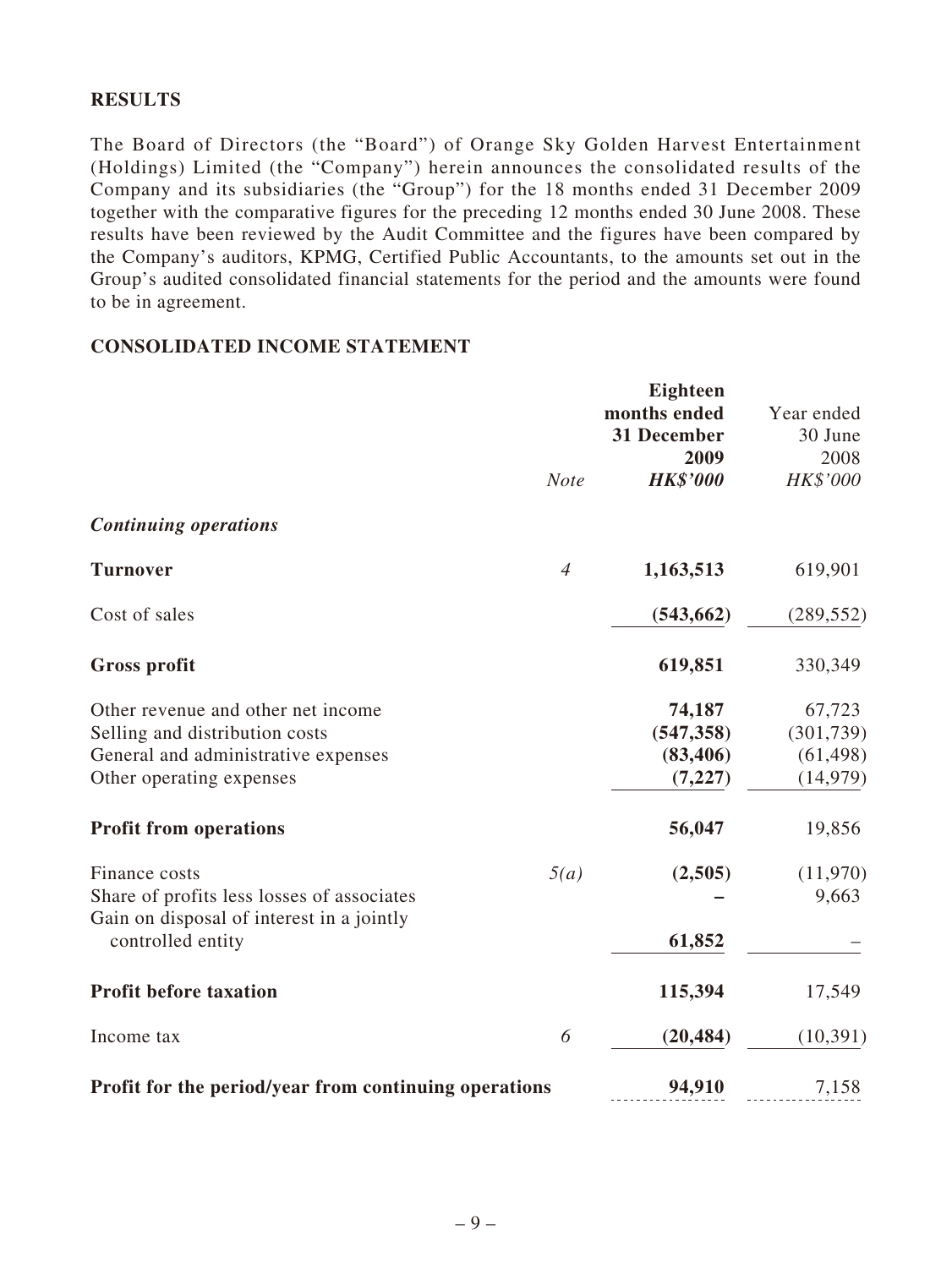|                                                                     | <b>Note</b>   | Eighteen<br>months ended<br>31 December<br>2009<br><b>HK\$'000</b> | Year ended<br>30 June<br>2008<br>HK\$'000 |
|---------------------------------------------------------------------|---------------|--------------------------------------------------------------------|-------------------------------------------|
| Discontinued operation - jointly<br>controlled entity held for sale |               |                                                                    |                                           |
| Profit for the period/year from discontinued operation              |               | 1,198                                                              | 3,911                                     |
| Total profit for the period/year                                    | 5             | 96,108                                                             | 11,069                                    |
| <b>Attributable to:</b>                                             |               |                                                                    |                                           |
| Equity holders of the Company<br>Minority interests                 |               | 95,542<br>566                                                      | 10,763<br>306                             |
| Profit for the period/year                                          |               | 96,108                                                             | 11,069                                    |
| Dividends attributable to equity holders<br>of the Company          |               | 18,327                                                             |                                           |
| <b>Earnings per share</b>                                           | $\mathcal{I}$ |                                                                    |                                           |
| <b>Basic</b><br>- Continuing operations<br>- Discontinued operation |               | <b>5.10 cents</b><br>$0.06$ cents                                  | $0.52$ cents<br>$0.30$ cents              |
|                                                                     |               | <b>5.16 cents</b>                                                  | $0.82$ cents                              |
| Diluted<br>- Continuing operations<br>- Discontinued operation      |               | <b>5.09 cents</b><br>$0.06$ cents                                  | $0.52$ cents<br>$0.30$ cents              |
|                                                                     |               | 5.15 cents                                                         | $0.82$ cents                              |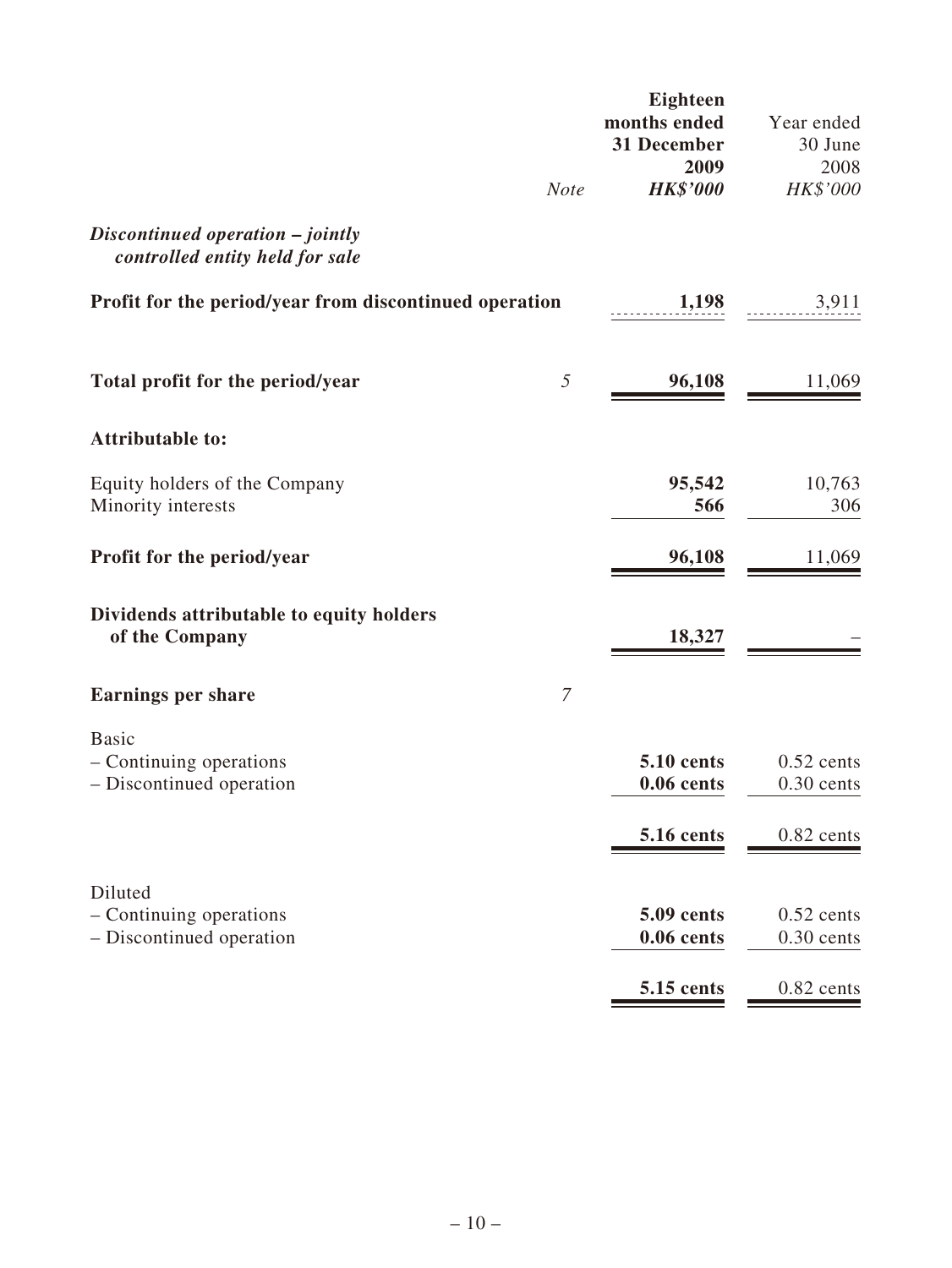# **CONSOLIDATED BALANCE SHEET**

|                                                              | <b>Note</b> | As at<br>31 December<br>2009<br><b>HK\$'000</b> | As at<br>30 June<br>2008<br>HK\$'000 |
|--------------------------------------------------------------|-------------|-------------------------------------------------|--------------------------------------|
| <b>Non-current assets</b>                                    |             |                                                 |                                      |
| Fixed assets<br>Amounts due from jointly controlled entities |             | 395,055                                         | 367,395<br>32,285                    |
| Loan to a joint venture partner                              |             | 5,357                                           |                                      |
| Available-for-sale equity security                           |             | 1,500                                           |                                      |
| Prepaid rental<br>Club memberships                           |             | 5,592<br>2,490                                  | 8,015<br>3,590                       |
| Rental and other deposits                                    |             | 56,214                                          | 54,006                               |
| Trademarks                                                   |             | 79,421                                          | 79,421                               |
| Goodwill                                                     |             | 28,538                                          |                                      |
| Deferred tax assets                                          |             | 420                                             | 358                                  |
| Pledged bank deposits                                        |             | 25,038                                          | 10,133                               |
|                                                              |             | 599,625                                         | 555,203                              |
| <b>Current assets</b>                                        |             |                                                 |                                      |
| Inventories                                                  |             | 2,461                                           | 2,417                                |
| Film rights                                                  |             | 75,955                                          | 27,503                               |
| Trade receivables                                            | 8           | 36,789                                          | 27,045                               |
| Other receivables, deposits and prepayments                  |             | 91,844                                          | 49,355                               |
| Amounts due from jointly controlled entities                 |             | 1,683                                           | 50,277                               |
| Pledged bank deposit<br>Deposits and cash                    |             | 5,425<br>517,803                                | 266,307                              |
|                                                              |             |                                                 |                                      |
|                                                              |             | 731,960                                         | 422,904                              |
| Assets of a jointly controlled entity held for sale          |             |                                                 | 141,037                              |
|                                                              |             | 731,960                                         | 563,941                              |
| <b>Current liabilities</b>                                   |             |                                                 |                                      |
| Trade payables                                               | 9           | 97,498                                          | 68,609                               |
| Other payables and accrued charges                           |             | 73,847                                          | 71,076                               |
| Deferred revenue                                             |             | 63,859                                          | 58,396                               |
| Customer deposits                                            |             | 8,128                                           | 3,675                                |
| <b>Bank</b> loans<br>Convertible notes                       |             | 24,201                                          | 12,480                               |
| Loans from joint venture partners                            |             |                                                 | 31,066<br>22,144                     |
| Taxation payable                                             |             | 23,103                                          | 9,618                                |
|                                                              |             | 290,636                                         | 277,064                              |
| Liabilities of a jointly controlled entity held for sale     |             |                                                 | 101,135                              |
|                                                              |             | 290,636                                         | 378,199                              |
| <b>Net current assets</b>                                    |             | 441,324                                         | 185,742                              |
| <b>Total assets less current liabilities</b>                 |             | 1,040,949                                       | 740,945                              |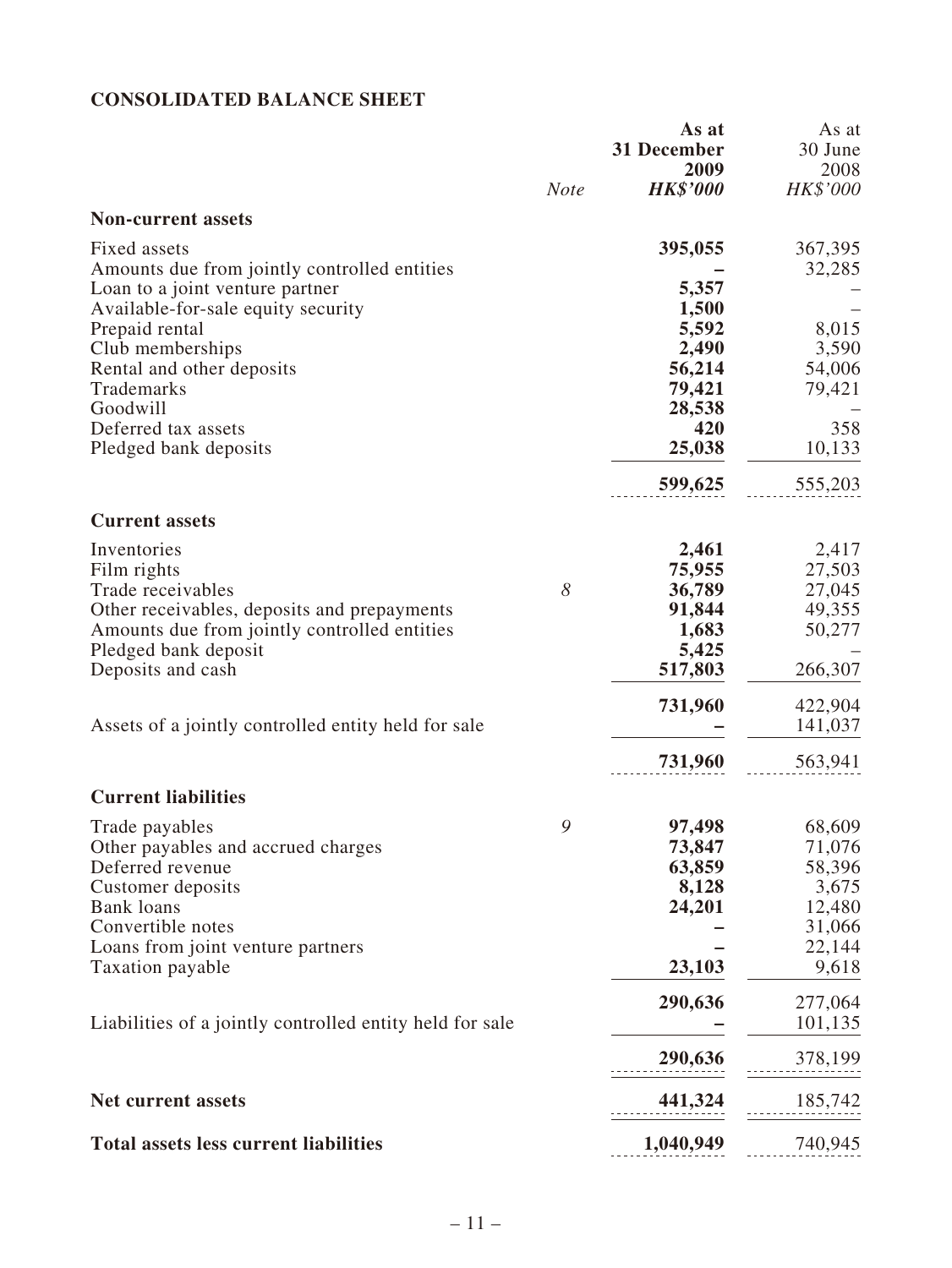|                                           |             | As at<br>31 December    | As at<br>30 June |
|-------------------------------------------|-------------|-------------------------|------------------|
|                                           | <b>Note</b> | 2009<br><b>HK\$'000</b> | 2008<br>HK\$'000 |
| <b>Non-current liabilities</b>            |             |                         |                  |
| <b>Bank</b> loans                         |             | 62,732                  | 7,800            |
| Convertible note                          |             | 6,150                   |                  |
| Amount due to a jointly controlled entity |             | 5,357                   |                  |
| Loans from joint venture partners         |             |                         | 42,505           |
| Loan from minority shareholder            |             |                         | 696              |
| Deposits received                         |             | 4,887                   | 4,248            |
| Deferred tax liabilities                  |             | 13,868                  | 16,540           |
|                                           |             | 92,994                  | 71,789           |
| <b>NET ASSETS</b>                         |             | 947,955                 | 669,156          |
| <b>Capital and reserves</b>               |             |                         |                  |
| Share capital                             |             | 219,974                 | 169,638          |
| Reserves                                  |             | 726,100                 | 498,097          |
| Total equity attributable to equity       |             |                         |                  |
| holders of the Company                    |             | 946,074                 | 667,735          |
| <b>Minority interests</b>                 |             | 1,881                   | 1,421            |
| <b>TOTAL EQUITY</b>                       |             | 947,955                 | 669,156          |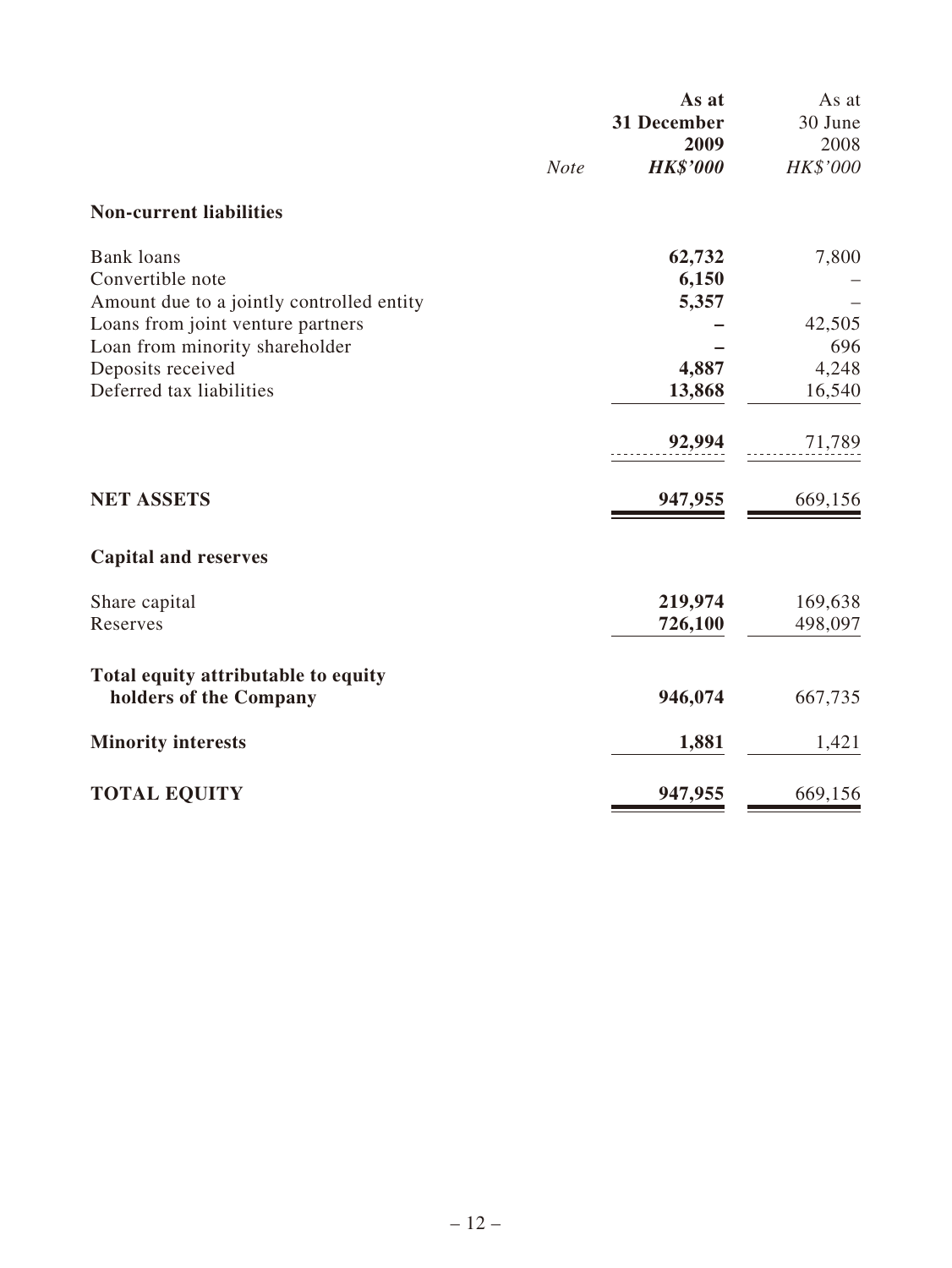# **NOTES TO THE FINANCIAL STATEMENTS**

#### **1. CHANGE OF THE COMPANY'S NAME**

Pursuant to a resolution passed in the special general meeting of the Company on 20 July 2009, the Company changed its name from "Golden Harvest Entertainment (Holdings) Limited" to "Orange Sky Golden Harvest Entertainment (Holdings) Limited" and adopted "橙天嘉禾娛樂(集團)有限公司" as the Chinese name for identification purpose only. The change of the Company's name was approved by the Registrar of Companies in Bermuda and the Registrar of Companies in Hong Kong on 24 August 2009 and 14 September 2009 respectively.

#### **2. CHANGE IN FINANCIAL YEAR END DATE**

Pursuant to a resolution of the Board of Directors dated 6 January 2009, the Company's financial year end date has been changed from 30 June to 31 December in order to be co-terminus with the subsidiaries in the People's Republic of China. Accordingly, the current financial period covers the period of eighteen months from 1 July 2008 to 31 December 2009. The comparative figures presented for the consolidated income statement and related notes, which were prepared for the year ended 30 June 2008, are not comparable with those of the current period.

#### **3. STATEMENT OF COMPLIANCE**

- (i) These financial statements have been prepared in accordance with all applicable Hong Kong Financial Reporting Standards ("HKFRSs"), which collective term includes all applicable individual HKFRSs, Hong Kong Accounting Standards ("HKASs") and Interpretations issued by the Hong Kong Institute of Certified Public Accountants ("HKICPA"), accounting principles generally accepted in Hong Kong and the disclosure requirements of the Hong Kong Companies Ordinance. These financial statements also comply with the applicable disclosure provisions of the Rules Governing the Listing of Securities on The Stock Exchange of Hong Kong Limited (the "Listing Rules").
- (ii) The HKICPA has issued certain new and revised HKFRSs that are first effective or available for early adoption for the current accounting period of the Group and the Company. In the current period, the Group has applied, for the first time, the new amendments to HKFRSs and Interpretations which are effective for the Group's financial period beginning on 1 July 2008.

Hong Kong (IFRIC) – Interpretation 13 "Customer Loyalty Programmes" ("IFRIC 13") requires that revenue from the initial sales transaction is allocated to free or discounted goods or services offered as awards at their fair value and that this is deferred until the awards are redeemed. The adoption of IFRIC 13 has no significant impact on the Group's results and financial position for the year ended 30 June 2008 and the eighteen months ended 31 December 2009. These estimates are arrived at after making assumptions on a number of key factors, including but not limited to the estimated fair value of awards and the future redemption demand.

The adoption of other new amendments and interpretations of HKFRSs has no significant impact on the Group's results and financial position.

The Group has not early applied the new and revised standards, amendments and interpretations that have been issued but are not yet effective.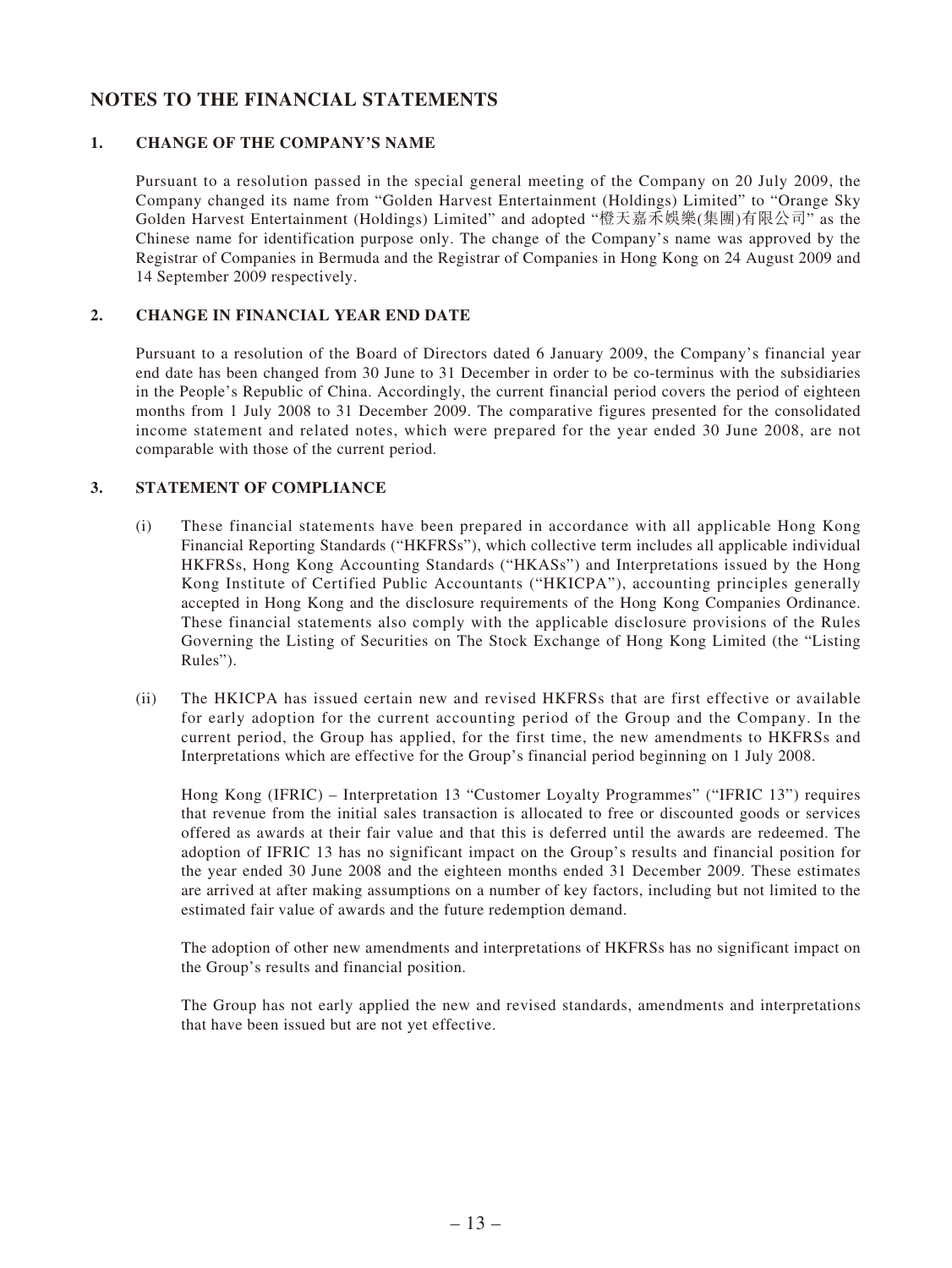#### **4. REVENUE AND SEGMENT INFORMATION**

#### **(a) Business segments**

The following tables present revenue, profit and certain asset, liability and expenditure information for the Group's business segments.

|                                                                                                                                              |                                                             |                                       | Eighteen months ended 31 December 2009 |                                |                                           |
|----------------------------------------------------------------------------------------------------------------------------------------------|-------------------------------------------------------------|---------------------------------------|----------------------------------------|--------------------------------|-------------------------------------------|
|                                                                                                                                              | <b>Film and</b><br>video<br>distribution<br><b>HK\$'000</b> | Film<br>exhibition<br><b>HK\$'000</b> | <b>Others</b><br><b>HK\$'000</b>       | Elimination<br><b>HK\$'000</b> | Consolidated<br><b>HK\$'000</b>           |
| <b>Continuing operations</b>                                                                                                                 |                                                             |                                       |                                        |                                |                                           |
| Sales to external customers<br>Inter-segment sales<br>Other income                                                                           | 132,155<br>14,833<br>2,454                                  | 1,027,709<br>70,670                   | 3,649<br>1,378<br>175                  | (16,211)<br>(602)              | 1,163,513<br>72,697                       |
| Total revenue from<br>continuing operations                                                                                                  | 149,442                                                     | 1,098,379                             | 5,202                                  | (16, 813)                      | 1,236,210                                 |
| Segment results from<br>continuing operations                                                                                                | 21,944                                                      | 80,005                                | (73)                                   |                                | 101,876                                   |
| Interest income<br>Unallocated operating<br>expenses, net<br>Finance costs<br>Gain on disposal of interest in<br>a jointly controlled entity |                                                             | 61,852                                |                                        |                                | 5,718<br>$*(51,547)$<br>(2,505)<br>61,852 |
| Profit before taxation<br>Income tax<br>Profit for the period from                                                                           |                                                             |                                       |                                        |                                | 115,394<br>(20, 484)                      |
| continuing operations<br><b>Discontinued operation</b>                                                                                       |                                                             |                                       |                                        |                                | 94,910                                    |
| Sales to external customers<br>Other income                                                                                                  |                                                             | 13,674<br>284                         |                                        |                                | 13,674<br>284                             |
| Total revenue from<br>discontinued operation                                                                                                 |                                                             | 13,958                                |                                        |                                | 13,958                                    |
| Segment results from<br>discontinued operation                                                                                               |                                                             | 1,913                                 |                                        |                                | 1,913                                     |
| Interest income<br>Finance costs                                                                                                             |                                                             |                                       |                                        |                                | 26<br>(124)                               |
| Profit before taxation<br>Income tax                                                                                                         |                                                             |                                       |                                        |                                | 1,815<br>(617)                            |
| Profit for the period from<br>discontinued operation                                                                                         |                                                             |                                       |                                        |                                | 1,198                                     |
| Total profit for the period                                                                                                                  |                                                             |                                       |                                        |                                | 96,108                                    |

*\* This includes exchange loss of HK\$5,833,000.*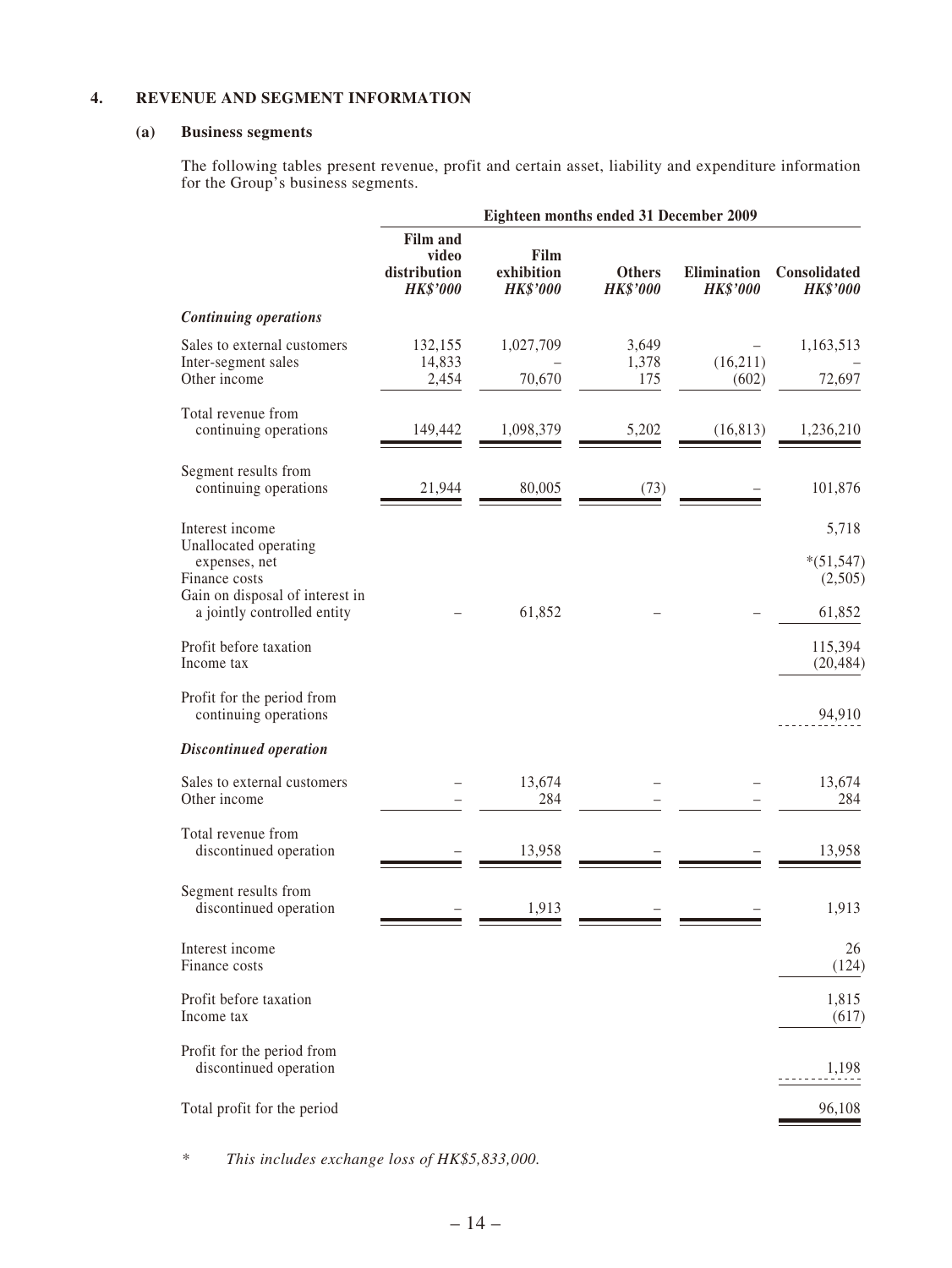|                                                          |                                                             | Eighteen months ended 31 December 2009 |                                  |                                |                                 |
|----------------------------------------------------------|-------------------------------------------------------------|----------------------------------------|----------------------------------|--------------------------------|---------------------------------|
|                                                          | <b>Film and</b><br>video<br>distribution<br><b>HK\$'000</b> | Film<br>exhibition<br><b>HK\$'000</b>  | <b>Others</b><br><b>HK\$'000</b> | Elimination<br><b>HK\$'000</b> | Consolidated<br><b>HK\$'000</b> |
| Depreciation for the period<br>Unallocated               | 755                                                         | 67,967                                 | 77                               |                                | 68,799<br>1,613                 |
|                                                          |                                                             |                                        |                                  |                                | 70,412                          |
| Amortisation of prepaid land<br>lease payments           |                                                             | 1,131                                  | 23                               |                                | 1,154                           |
| Amortisation of film rights                              | 42,075                                                      |                                        |                                  |                                | 42,075                          |
| Impairment losses on trade<br>and other receivables, net | 237                                                         |                                        |                                  |                                | 237                             |
| Segment assets<br>Available-for-sale equity              | 182,400                                                     | 650,385                                | 938                              |                                | 833,723                         |
| security<br>Trademarks<br>Goodwill<br>Unallocated assets |                                                             |                                        |                                  |                                | 1,500<br>79,421<br>28,538       |
|                                                          |                                                             |                                        |                                  |                                | 388,403                         |
| Total assets                                             |                                                             |                                        |                                  |                                | 1,331,585                       |
| Segment liabilities<br>Unallocated liabilities           | 67,814                                                      | 198,139                                | $\mathbf{1}$                     |                                | 265,954<br>117,676              |
| <b>Total liabilities</b>                                 |                                                             |                                        |                                  |                                | 383,630                         |
| Capital expenditure incurred                             |                                                             |                                        |                                  |                                |                                 |
| during the period<br>Unallocated                         | 1,270                                                       | 120,556                                |                                  |                                | 121,826<br>989                  |
|                                                          |                                                             |                                        |                                  |                                | 122,815                         |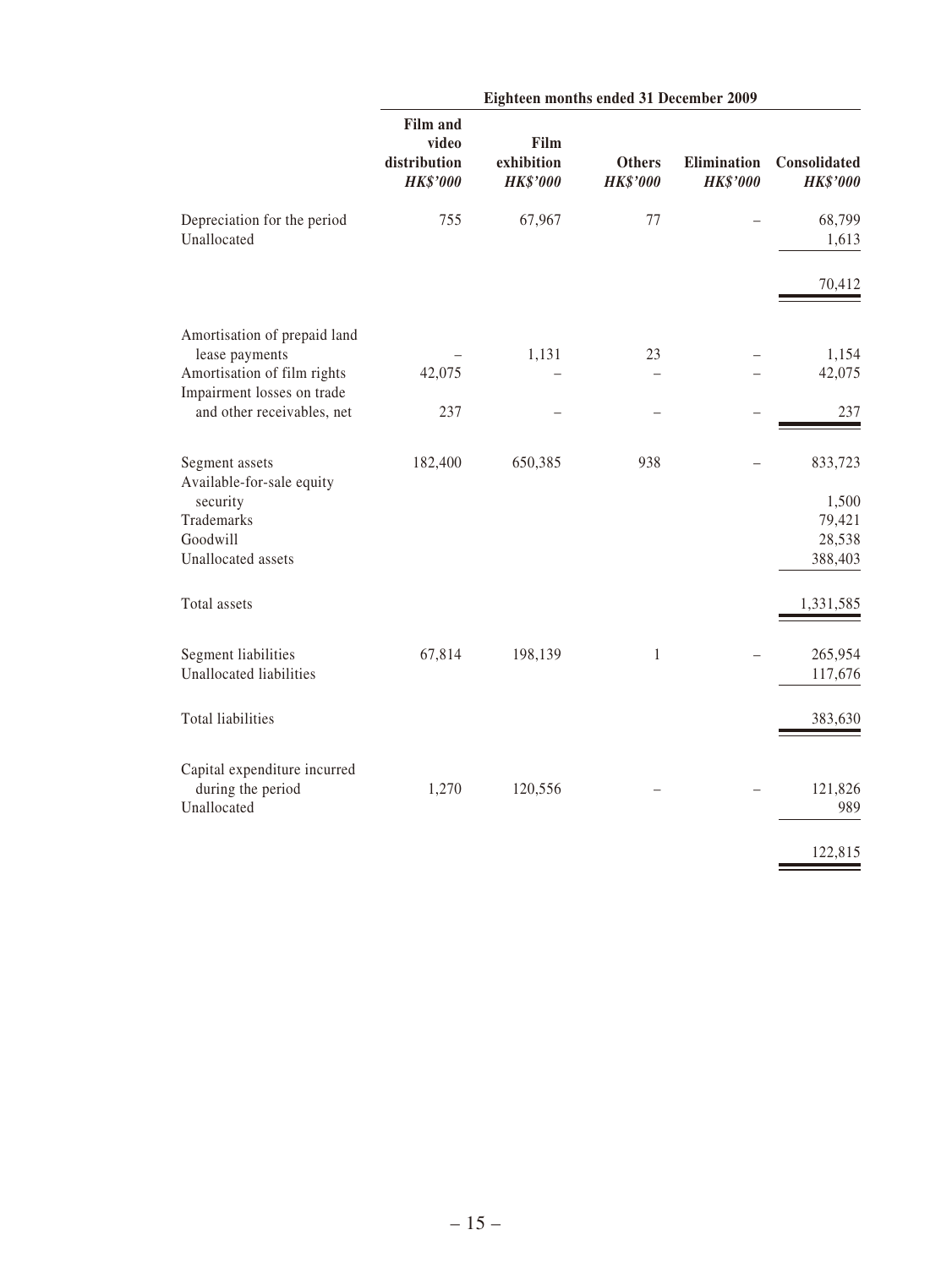|                                                                                                                          |                                               |                                | Year ended 30 June 2008 |                         |                                           |
|--------------------------------------------------------------------------------------------------------------------------|-----------------------------------------------|--------------------------------|-------------------------|-------------------------|-------------------------------------------|
|                                                                                                                          | Film and<br>video<br>distribution<br>HK\$'000 | Film<br>exhibition<br>HK\$'000 | Others<br>HK\$'000      | Elimination<br>HK\$'000 | Consolidated<br>HK\$'000                  |
| <b>Continuing operations</b>                                                                                             |                                               |                                |                         |                         |                                           |
| Sales to external customers<br>Inter-segment sales<br>Other income                                                       | 71,870<br>6,418<br>1,902                      | 536,324<br>36,460              | 11,707<br>1,837<br>329  | (8,255)<br>(413)        | 619,901<br>38,278                         |
| Total revenue from<br>continuing operations                                                                              | 80,190                                        | 572,784                        | 13,873                  | (8,668)                 | 658,179                                   |
| Segment results from<br>continuing operations                                                                            | 4,945                                         | 38,570                         | 757                     |                         | 44,272                                    |
| Interest income<br>Unallocated operating expenses, net<br>Finance costs<br>Share of profits less losses<br>of associates | 3,897                                         | 5,766                          |                         |                         | 5,423<br>$*(29,839)$<br>(11,970)<br>9,663 |
| Profit before taxation<br>Income tax                                                                                     |                                               |                                |                         |                         | 17,549<br>(10,391)                        |
| Profit for the year from continuing<br>operations                                                                        |                                               |                                |                         |                         | 7,158                                     |
| <b>Discontinued operation</b>                                                                                            |                                               |                                |                         |                         |                                           |
| Sales to external customers<br>Other income                                                                              |                                               | 119,828<br>1,992               |                         |                         | 119,828<br>1,992                          |
| Total revenue from<br>discontinued operation                                                                             |                                               | 121,820                        |                         |                         | 121,820                                   |
| Segment results from<br>discontinued operation                                                                           |                                               | 8,524                          |                         |                         | 8,524                                     |
| Interest income<br>Finance costs                                                                                         |                                               |                                |                         |                         | 421<br>(1,515)                            |
| Profit before taxation<br>Income tax                                                                                     |                                               |                                |                         |                         | 7,430<br>(3,519)                          |
| Profit for the year from<br>discontinued operation                                                                       |                                               |                                |                         |                         | 3,911                                     |
| Total profit for the year                                                                                                |                                               |                                |                         |                         | 11,069                                    |

*\* This includes exchange gain of HK\$24,154,000.*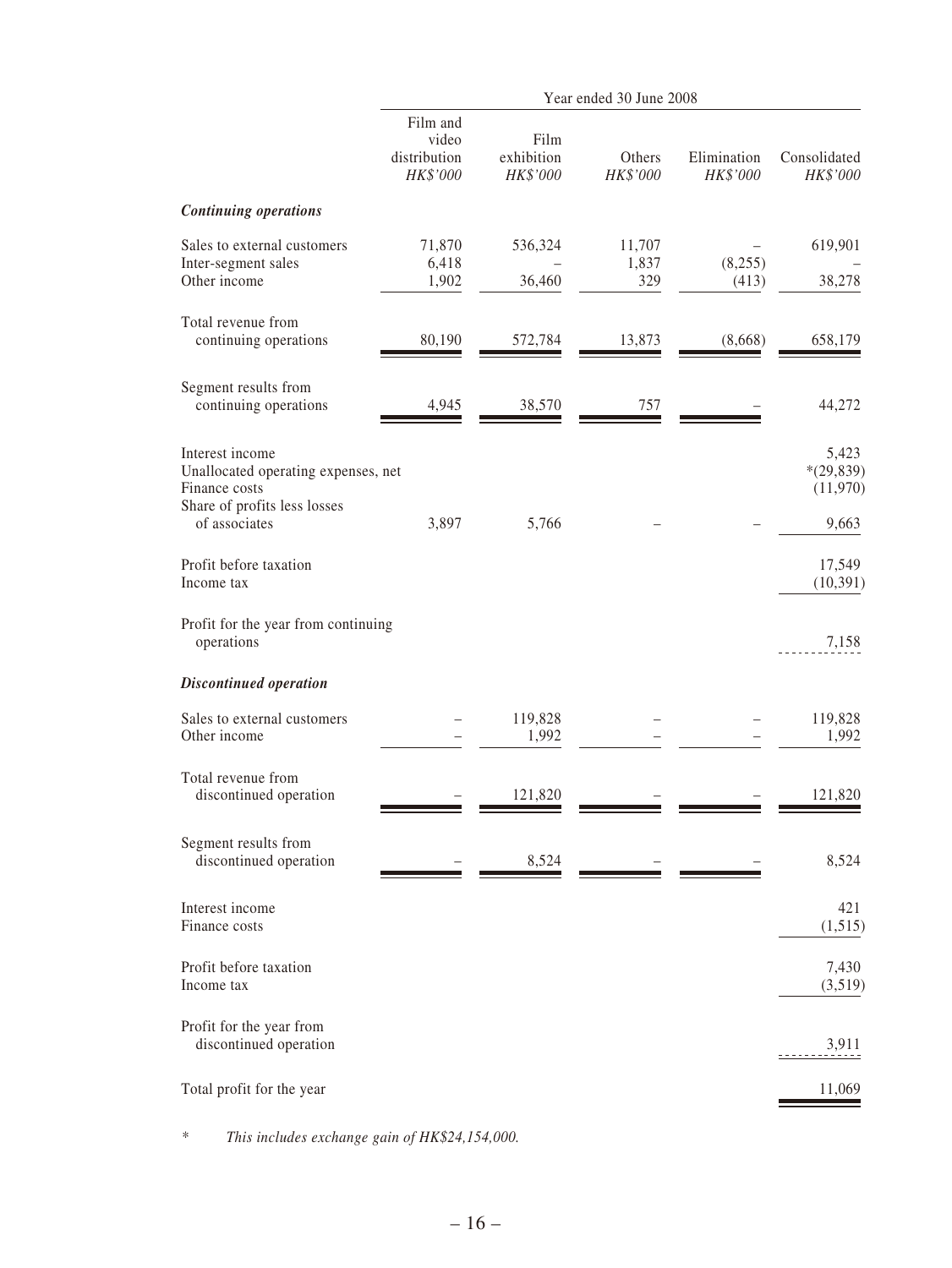|                                                                             |                                               |                                | Year ended 30 June 2008 |                         |                              |
|-----------------------------------------------------------------------------|-----------------------------------------------|--------------------------------|-------------------------|-------------------------|------------------------------|
|                                                                             | Film and<br>video<br>distribution<br>HK\$'000 | Film<br>exhibition<br>HK\$'000 | Others<br>HK\$'000      | Elimination<br>HK\$'000 | Consolidated<br>HK\$'000     |
| Depreciation for the year<br>Unallocated                                    | 537                                           | 48,348                         | 230                     |                         | 49,115<br>1,091              |
|                                                                             |                                               |                                |                         |                         | 50,206                       |
| Amortisation of prepaid land<br>lease payments                              |                                               | 321                            | 19                      |                         | 340                          |
| Amortisation of film rights                                                 | 31,930                                        |                                |                         |                         | 31,930                       |
| Impairment losses on trade<br>and other receivables, net                    | 1,535                                         | 259                            | $\mathfrak{2}$          |                         | 1,796                        |
| Segment assets<br>Assets of a jointly controlled                            | 86,188                                        | 655,064                        | 7,563                   |                         | 748,815                      |
| entities held for sale<br>Trademarks<br>Unallocated assets                  |                                               |                                |                         |                         | 141,037<br>79,421<br>149,871 |
| Total assets                                                                |                                               |                                |                         |                         | 1,119,144                    |
| Segment liabilities<br>Liabilities of a jointly<br>controlled entities held | 39,562                                        | 214,305                        | 4,782                   |                         | 258,649                      |
| for sale<br>Unallocated liabilities                                         |                                               |                                |                         |                         | 101,135<br>90,204            |
| Total liabilities                                                           |                                               |                                |                         |                         | 449,988                      |
| Capital expenditure incurred<br>during the year<br>Unallocated              | 716                                           | 65,417                         |                         |                         | 66,133<br>1,782              |
|                                                                             |                                               |                                |                         |                         | 67,915                       |
|                                                                             |                                               |                                |                         |                         |                              |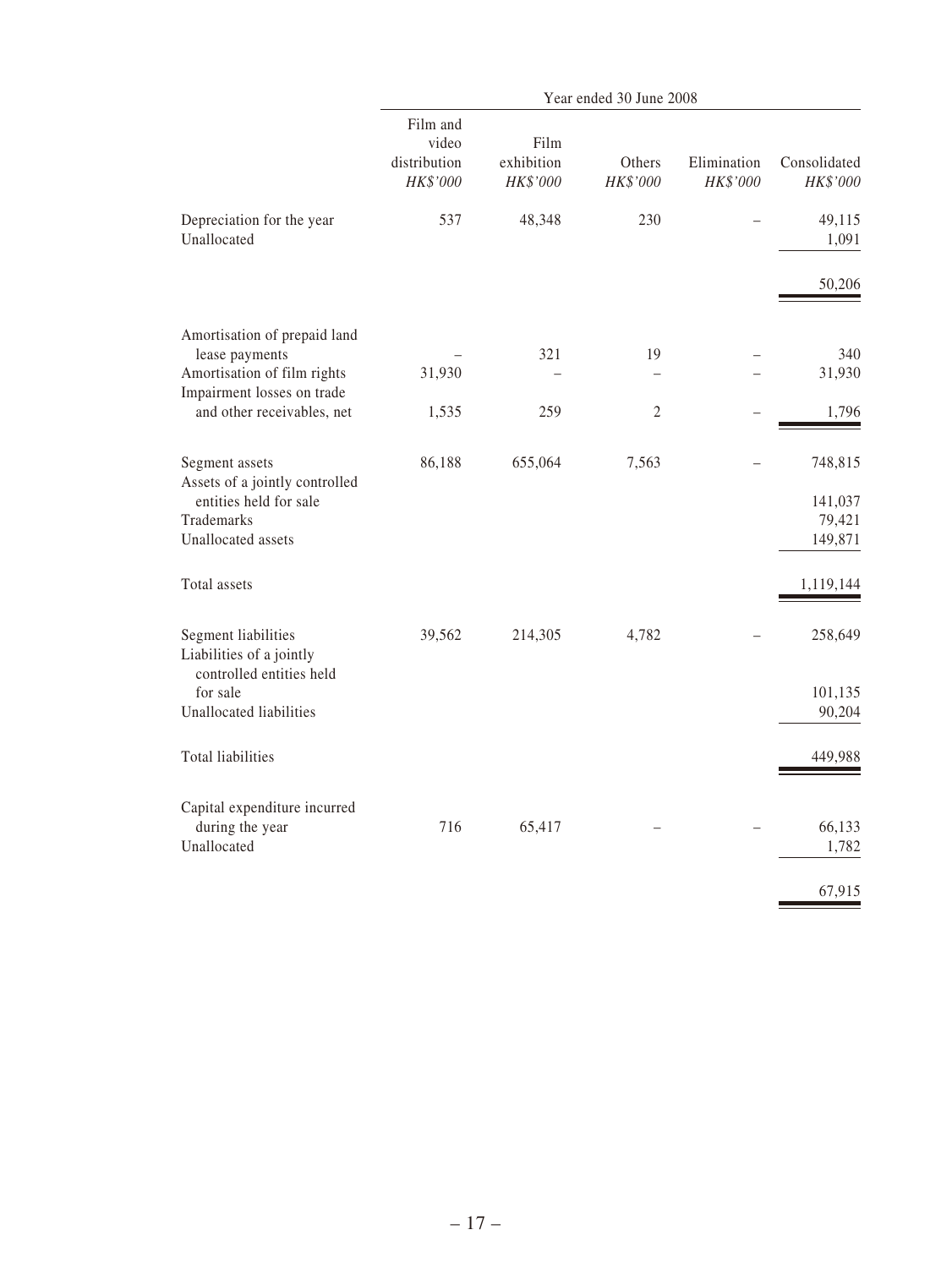# **(b) Geographical segments**

The following table presents revenue and certain assets and expenditure information for the Group's geographical segments.

|                                                                           |                                     |                                             | Eighteen months ended 31 December 2009 |                           |                                    |                                                |                                  |                                        |
|---------------------------------------------------------------------------|-------------------------------------|---------------------------------------------|----------------------------------------|---------------------------|------------------------------------|------------------------------------------------|----------------------------------|----------------------------------------|
|                                                                           | <b>Hong Kong</b><br><b>HK\$'000</b> | <b>Mainland</b><br>China<br><b>HK\$'000</b> | Singapore<br><b>HK\$'000</b>           | Taiwan<br><b>HK\$'000</b> | <b>Malaysia</b><br><b>HK\$'000</b> | <b>Elsewhere</b><br>in Asia<br><b>HK\$'000</b> | <b>Others</b><br><b>HK\$'000</b> | $Con-$<br>solidated<br><b>HK\$'000</b> |
| Sales to external customers<br>Less:<br>Attributable to discontinued      | 322,523                             | 149,233                                     | 380,246                                | 309,149                   | 13,674                             | 1,866                                          | 496                              | 1,177,187                              |
| operation                                                                 |                                     |                                             |                                        |                           | 13,674                             |                                                |                                  | 13,674                                 |
| Sales to external customers<br>from continuing operations                 | 322,523                             | 149,233                                     | 380,246                                | 309,149                   |                                    | 1,866                                          | 496                              | 1,163,513                              |
| Other segment information:<br>Segment assets<br>Available-for-sale equity | 567,650                             | 189,625                                     | 271,649                                | 192,909                   | 217                                |                                                | 76                               | 1,222,126                              |
| security<br>Trademarks<br>Goodwill                                        |                                     |                                             |                                        |                           |                                    |                                                |                                  | 1,500<br>79,421<br>28,538              |
| Total assets                                                              |                                     |                                             |                                        |                           |                                    |                                                |                                  | 1,331,585                              |
| Capital expenditure incurred<br>during the period                         | 40,487                              | 50,140                                      | 4,594                                  | 27,594                    |                                    |                                                |                                  | 122,815                                |
|                                                                           |                                     |                                             |                                        | Year ended 30 June 2008   |                                    |                                                |                                  |                                        |
|                                                                           |                                     | Mainland                                    |                                        |                           |                                    | Elsewhere                                      |                                  | $Con-$                                 |

|                                                            | Hong Kong | Mainland<br>China | Singapore | Taiwan                   | Malaysia | Elsewhere<br>in Asia | Others   | Con-<br>solidated   |
|------------------------------------------------------------|-----------|-------------------|-----------|--------------------------|----------|----------------------|----------|---------------------|
|                                                            | HK\$'000  | HK\$'000          | HK\$'000  | HK\$'000                 | HK\$'000 | HK\$'000             | HK\$'000 | HK\$'000            |
| Sales to external customers<br>Less:                       | 209,134   | 63,919            | 140,490   | 202,688                  | 120,272  | 2,439                | 787      | 739,729             |
| Attributable to discontinued<br>operation                  |           |                   |           | $\overline{\phantom{m}}$ | 119,828  |                      |          | 119,828             |
| Sales to external customers<br>from continuing operations  | 209,134   | 63,919            | 140,490   | 202,688                  | 444      | 2,439                | 787      | 619,901             |
| Other segment information:<br>Segment assets<br>Trademarks | 283,524   | 83,458            | 297,679   | 207,359                  | 167,700  |                      | 3        | 1,039,723<br>79,421 |
| Total assets                                               |           |                   |           |                          |          |                      |          | 1,119,144           |
| Capital expenditure incurred<br>during the year            | 11,400    | 3,822             | 8,301     | 11,122                   | 33,270   |                      |          | 67,915              |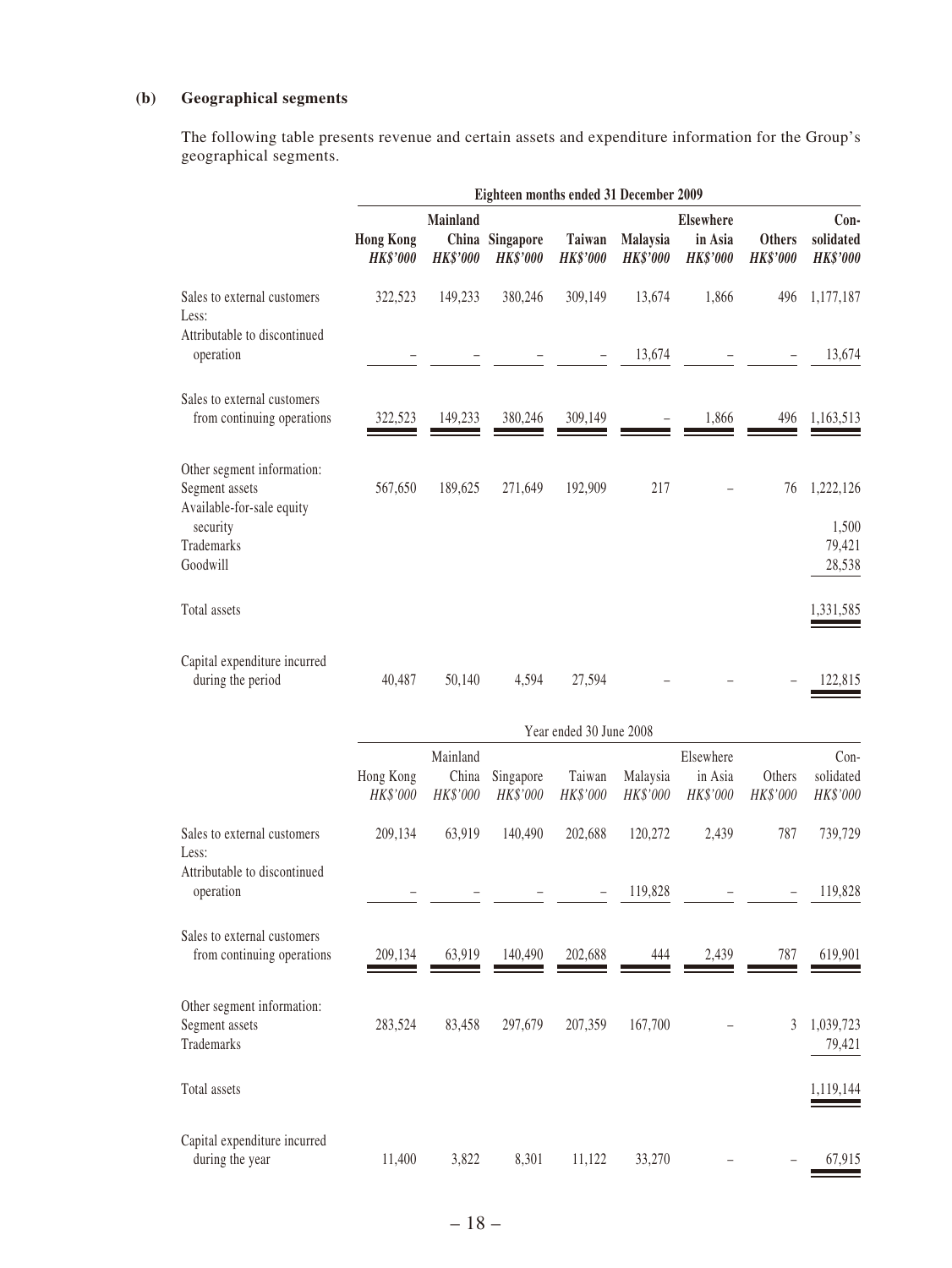# **5. PROFIT FOR THE PERIOD/YEAR**

Profit for the period/year is arrived at after charging/(crediting):

|            |                                                                                                      | Eighteen<br>months ended<br>31 December<br>2009<br><b>HK\$'000</b> | Year ended<br>30 June<br>2008<br>HK\$'000 |
|------------|------------------------------------------------------------------------------------------------------|--------------------------------------------------------------------|-------------------------------------------|
| <b>(a)</b> | <b>Finance costs</b>                                                                                 |                                                                    |                                           |
|            | <b>Continuing operations</b>                                                                         |                                                                    |                                           |
|            | Interest on bank loans wholly repayable within five years<br>Interest on convertible notes           | 2,105<br>172                                                       | 2,415<br>7,790                            |
|            | Interest on loans from joint venture partners<br>Finance charges on obligations under finance leases | 228                                                                | 911<br>79                                 |
|            | Other borrowing costs                                                                                |                                                                    | 775                                       |
|            |                                                                                                      | 2,505                                                              | 11,970                                    |
|            | <b>Discontinued operation</b>                                                                        |                                                                    |                                           |
|            | Interest on bank loans wholly repayable within five years                                            | 124                                                                | 1,515                                     |
|            |                                                                                                      | 2,629                                                              | 13,485                                    |
| (b)        | Other items                                                                                          |                                                                    |                                           |
|            | Cost of inventories<br>Cost of services provided                                                     | 38,517<br>463,070                                                  | 33,565<br>276,344                         |
|            | Depreciation<br>Amortisation of prepaid land lease payments                                          | 70,412<br>1,154                                                    | 50,206<br>340                             |
|            | Amortisation of film rights                                                                          | 42,075                                                             | 31,930                                    |
|            | Impairment losses on trade and other receivables<br>Auditor's remuneration                           | 237<br>2,875                                                       | 1,796<br>2,284                            |
|            | Operating lease charges in respect of land and buildings<br>- minimum lease payments                 | 193,588                                                            | 131,754                                   |
|            | - contingent rentals<br>Loss on disposal of property, plant and equipment                            | 34,490<br>5,743                                                    | 19,278<br>7,027                           |
|            | Gain on disposal of investment property<br>Rental income less direct outgoings                       | (3,317)<br>(24, 964)                                               | (12,753)                                  |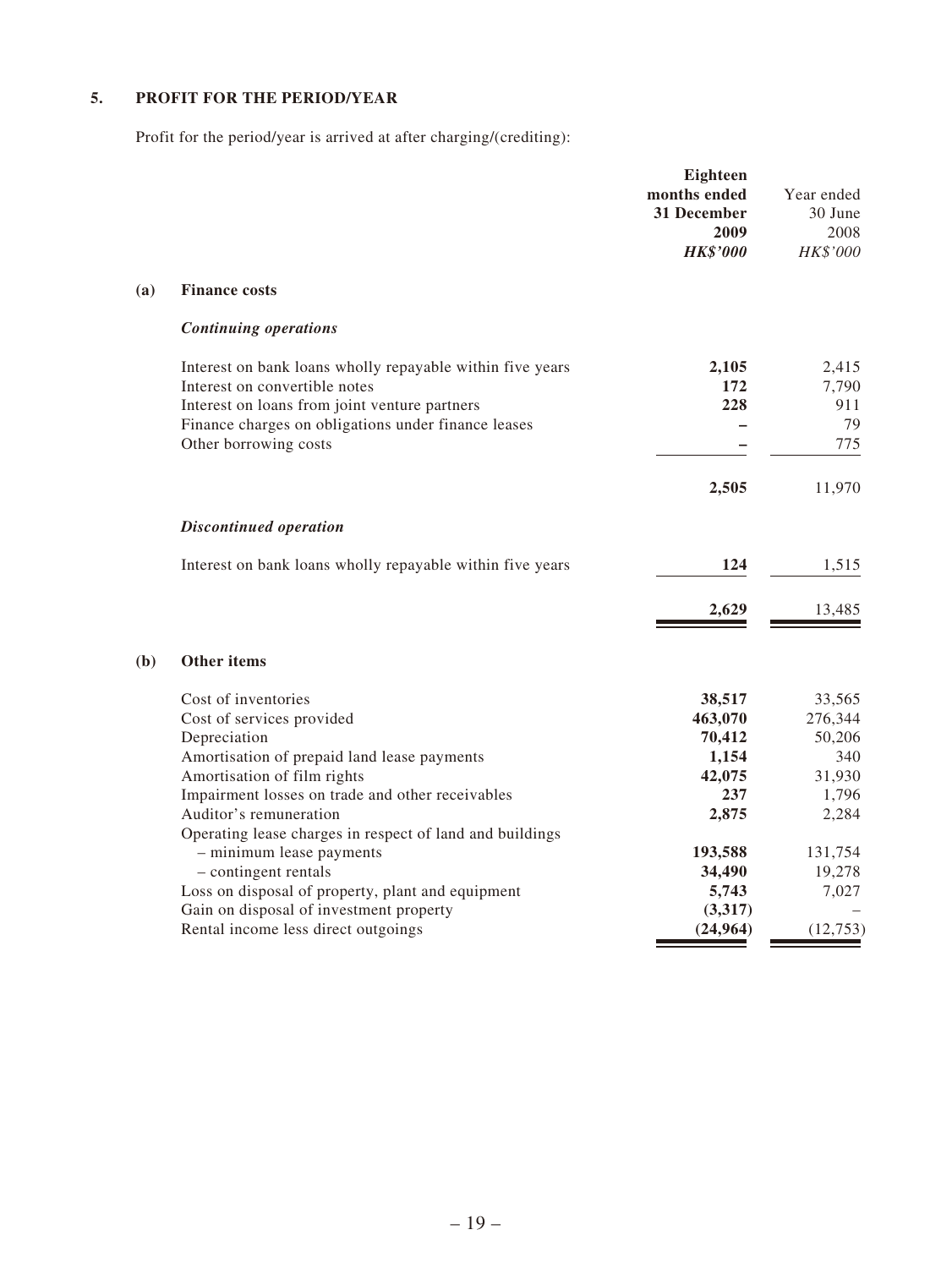#### **6. INCOME TAX**

The provision for Hong Kong Profits Tax for 2009 is calculated at 16.5% (year ended 30 June 2008: 16.5%) of the estimated assessable profits for the period/year.

Taxation for overseas subsidiaries and jointly controlled entities is charged at the appropriate current rates of taxation ruling in the relevant countries.

Taxation in the consolidated income statement represents:

|                                                   | <b>Eighteen</b>         |            |
|---------------------------------------------------|-------------------------|------------|
|                                                   | months ended            | Year ended |
|                                                   | 31 December             | 30 June    |
|                                                   | 2009<br><b>HK\$'000</b> | 2008       |
|                                                   |                         | HK\$'000   |
| <b>Continuing operations</b>                      |                         |            |
| Group                                             |                         |            |
| Current income tax                                |                         |            |
| Provision for overseas tax                        | 3,284                   | 948        |
| Over-provision in respect of prior years          | (59)                    | (543)      |
|                                                   | 3,225                   | 405        |
|                                                   |                         |            |
| Jointly controlled entities                       |                         |            |
| Current income tax                                |                         |            |
| Provision for overseas tax                        | 19,138                  | 2,583      |
| Deferred tax - overseas                           |                         |            |
| Origination and reversal of temporary differences | (1,879)                 | 7,403      |
|                                                   | 17,259                  | 9,986      |
|                                                   |                         |            |
|                                                   | 20,484                  | 10,391     |
|                                                   |                         |            |
| <b>Discontinued operation</b>                     |                         |            |
| Current income tax                                |                         |            |
| Provision for overseas tax                        | 617                     | 2,269      |
| Deferred tax - overseas                           |                         |            |
| Origination and reversal of temporary differences |                         | 1,250      |
|                                                   | 617                     | 3,519      |
|                                                   |                         |            |
|                                                   | 21,101                  | 13,910     |
|                                                   |                         |            |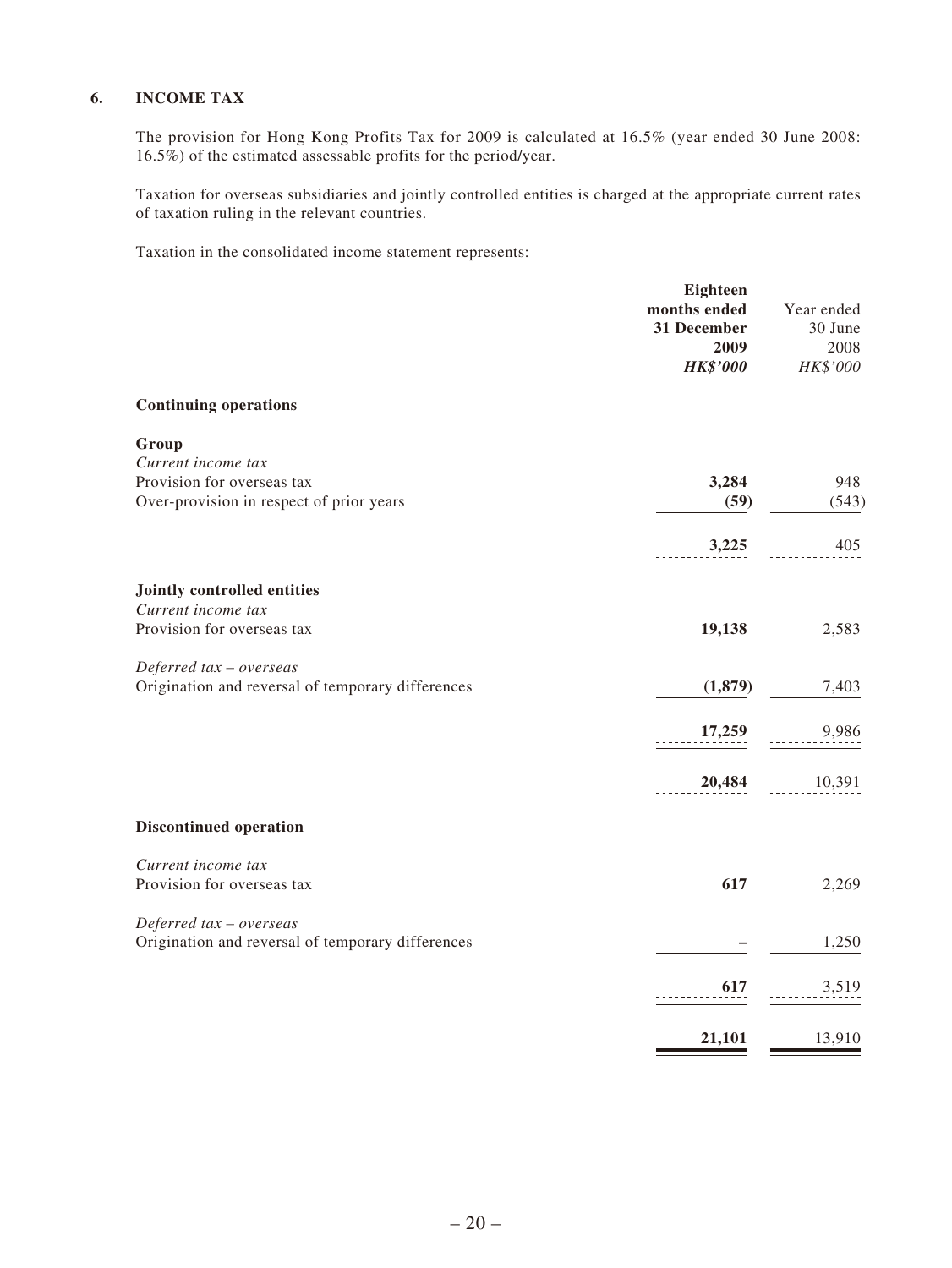#### **7. EARNINGS PER SHARE**

#### **(a) Basic earnings per share**

The calculation of basic earnings per share is based on the profit attributable to equity holders of the Company from continuing operations and discontinued operation of HK\$94,344,000 and HK\$1,198,000 respectively (year ended 30 June 2008: HK\$6,852,000 and HK\$3,911,000) and the weighted average of 1,849,886,779 ordinary shares (year ended 30 June 2008: 1,312,253,510 ordinary shares), after adjusting for the subdivision of shares in November 2009, in issue during the period, calculated as follows:

(i) Profit attributable to equity holders of the Company

| <b>Eighteen</b> |            |
|-----------------|------------|
| months ended    | Year ended |
| 31 December     | 30 June    |
| 2009            | 2008       |
| <b>HK\$'000</b> | HK\$'000   |
|                 |            |
| 94,344          | 6,852      |
| 1,198           | 3,911      |
| 95,542          | 10,763     |
|                 |            |

(ii) Weighted average number of ordinary shares (basic and diluted)

|                                                                                                                                                                                                                                              | Eighteen<br>months ended<br>31 December<br>2009      | Year ended<br>30 June<br>2008                            |
|----------------------------------------------------------------------------------------------------------------------------------------------------------------------------------------------------------------------------------------------|------------------------------------------------------|----------------------------------------------------------|
| Issued ordinary shares at 1 July 2008/2007 (note)<br>Effect of convertible notes converted<br>Effect of new shares placed<br>Effect of share options exercised<br>Effect of shares repurchased                                               | 1,696,376,270<br>128,829,270<br>24,666,667<br>14,572 | 1,283,565,370<br>37,133,630<br>5,461,750<br>(13,907,240) |
| Weighted average number of ordinary shares (basic)<br>at 31 December 2009/30 June 2008<br>Effect of conversion of convertible notes<br>Effect of deemed issue of shares under the Company's<br>share option scheme for HK\$Nil consideration | 9,041,909<br>680,663                                 | 1,849,886,779 1,312,253,510<br>4,172,830                 |
| Weighted average number of ordinary shares (diluted)<br>at 31 December 2009/30 June 2008                                                                                                                                                     | 1,859,609,351                                        | 1,316,426,340                                            |

*Note:* The issued ordinary shares at 1 July 2008 and 1 July 2007 have been adjusted retrospectively to reflect the subdivision of shares.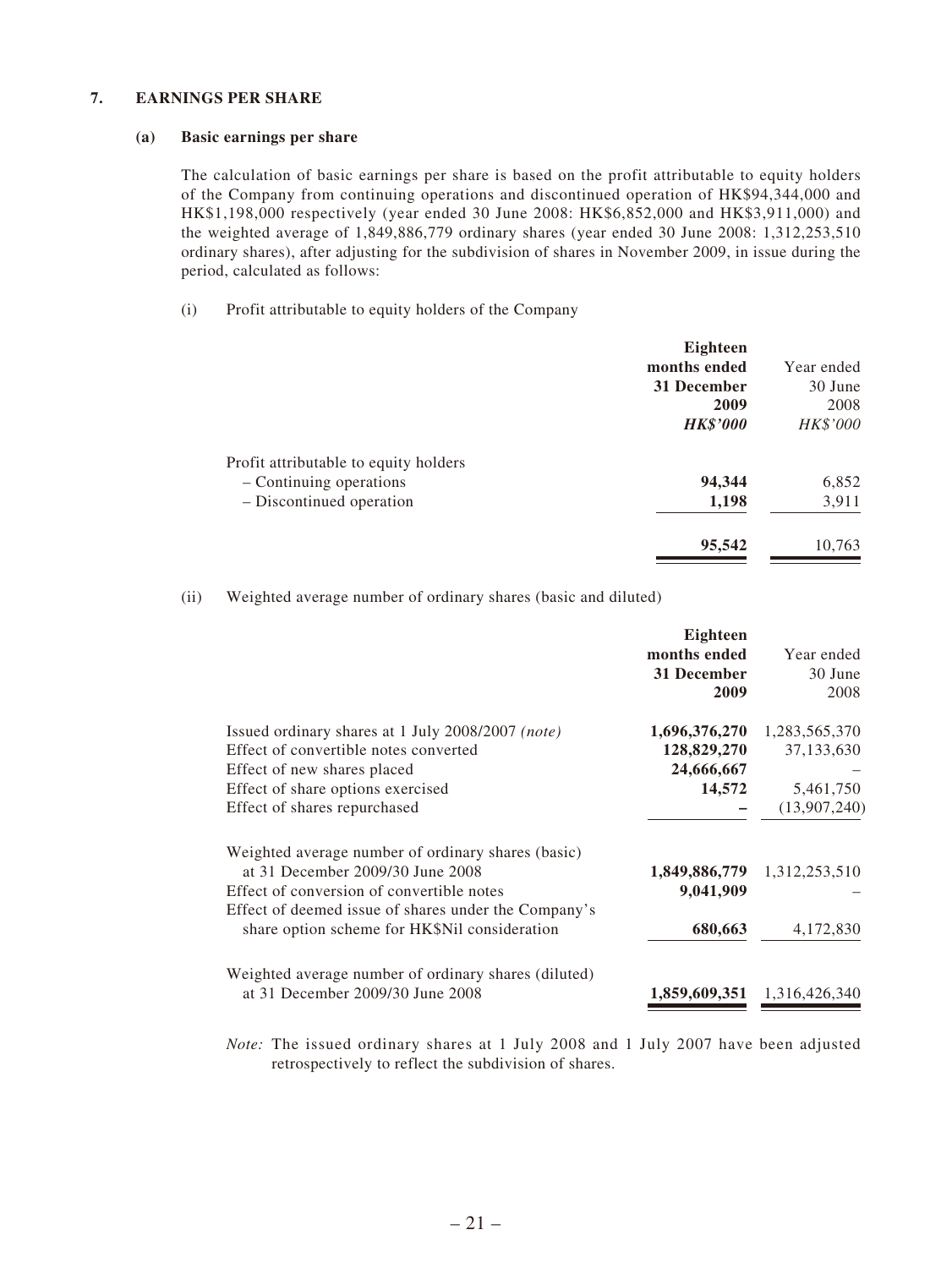#### **(b) Diluted earnings per share**

The calculation of diluted earnings per share is based on the profit attributable to equity holders of the Company from continuing operations and discontinued operation of HK\$94,516,000 and HK\$1,198,000 respectively (year ended 30 June 2008: HK\$6,852,000 and HK\$3,911,000) and the weighted average number of ordinary shares of 1,859,609,351 shares (year ended 30 June 2008: 1,316,426,340 shares after adjusting for the subdivision of shares in 2009), calculated as follows:

(i) Profit attributable to equity holders of the Company (diluted)

|                                                                 | Eighteen        |                 |
|-----------------------------------------------------------------|-----------------|-----------------|
|                                                                 | months ended    | Year ended      |
|                                                                 | 31 December     | 30 June         |
|                                                                 | 2009            | 2008            |
|                                                                 | <b>HK\$'000</b> | <b>HK\$'000</b> |
| Continuing operations                                           |                 |                 |
| Profit attributable to equity holders                           | 94,344          | 6,852           |
| After tax effect of effective interest on the liability         |                 |                 |
| component of convertible notes                                  | 172             |                 |
| Profit attributable to equity holders (diluted)                 | 94,516          | 6,852           |
| Discontinued operation<br>Profit attributable to equity holders | 1,198           | 3,911           |
|                                                                 |                 |                 |

The convertible notes had no diluting effect on the basic earnings per share for the prior period.

The weighted average number of ordinary shares (diluted) at 31 December 2009 and 30 June 2008 are set out in note  $7(a)(ii)$ .

#### **8. TRADE RECEIVABLES**

The Group usually grants credit periods ranging from one to three months. Each customer has a credit limit and overdue balances are regularly reviewed by management. In view of the aforementioned and the fact that the Group's trade receivables relate to a large number of diversified customers, the concentration of credit risk is not considered significant. Trade receivables are non-interest-bearing. The carrying amounts of the trade receivables approximate their fair values. The ageing analysis of trade receivables (net of allowance for doubtful debts) as of the balance sheet date is as follows:

|                      | The Group       |          |
|----------------------|-----------------|----------|
|                      | As at           | As at    |
|                      | 31 December     | 30 June  |
|                      | 2009            | 2008     |
|                      | <b>HK\$'000</b> | HK\$'000 |
| Current to 3 months  | 34,906          | 21,357   |
| Within 4 to 6 months | 1,716           | 3,900    |
| Over 6 months        | 167             | 1,788    |
|                      | 36,789          | 27,045   |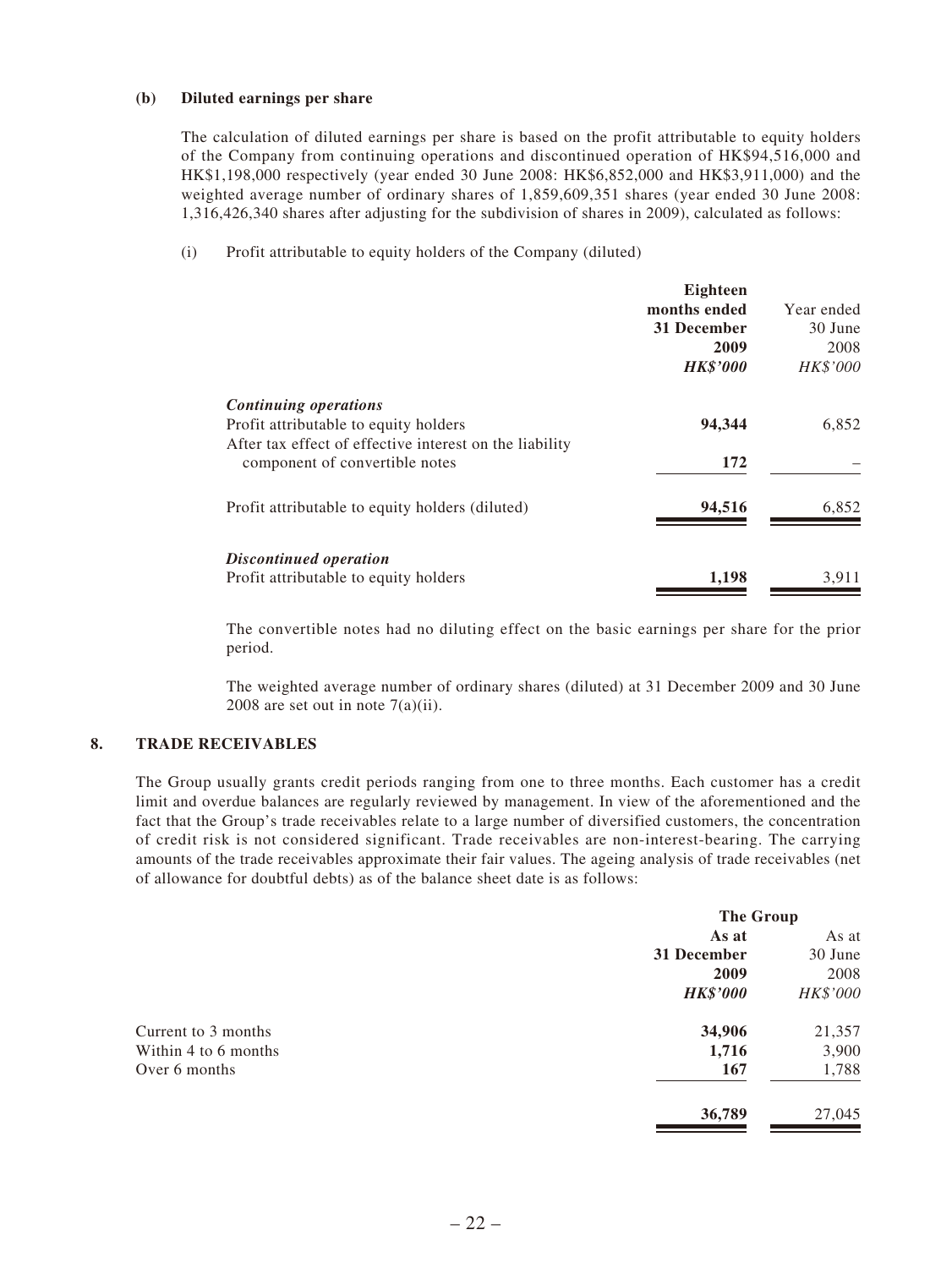#### **9. TRADE PAYABLES**

The ageing analysis of trade payables as of the balance sheet date is as follows:

| <b>The Group</b> |          |
|------------------|----------|
| As at            | As at    |
| 31 December      | 30 June  |
| 2009             | 2008     |
| <b>HK\$'000</b>  | HK\$'000 |
| 83,832           | 63,275   |
| 8,735            | 193      |
| 821              | 1,509    |
| 4,110            | 3,632    |
| 97,498           | 68,609   |
|                  |          |

### **SPECIAL DIVIDEND**

During 18 months ended 31 December 2009, the Directors declared and paid a special dividend of HK\$0.01 per share (adjusted by subdivision of shares) to shareholders. All dividends are paid in cash.

### **FINAL DIVIDEND**

The Directors do not recommend the payment of any final dividend for the 18 months ended 31 December 2009 (year ended 30 June 2008: Nil).

### **COMPLIANCE WITH MODEL CODE**

The Company has adopted its own code on terms no less exacting than those set out in the Model Code for Securities Transactions by Directors of Listed Issuers in Appendix 10 of the Listing Rules (the "Model Code"). The Company has made specific enquiries with all the Directors and all of them have confirmed that they had complied with the requirements set out in the Model Code and the Company's code for the 18 months ended 31 December 2009.

### **COMPLIANCE WITH THE CODE ON CORPORATE GOVERNANCE PRACTICES**

The Board of Directors (the "Board") recognises the importance of good corporate governance to maintain the Group's competitiveness and lead to its healthy growth. The Company has taken steps not only to comply with code provisions as set out in The Code on Corporate Governance Practices (the "CG Code") as set out in Appendix 14 of the Listing Rules but also to aim at enhancing corporate governance practices of the Group as a whole.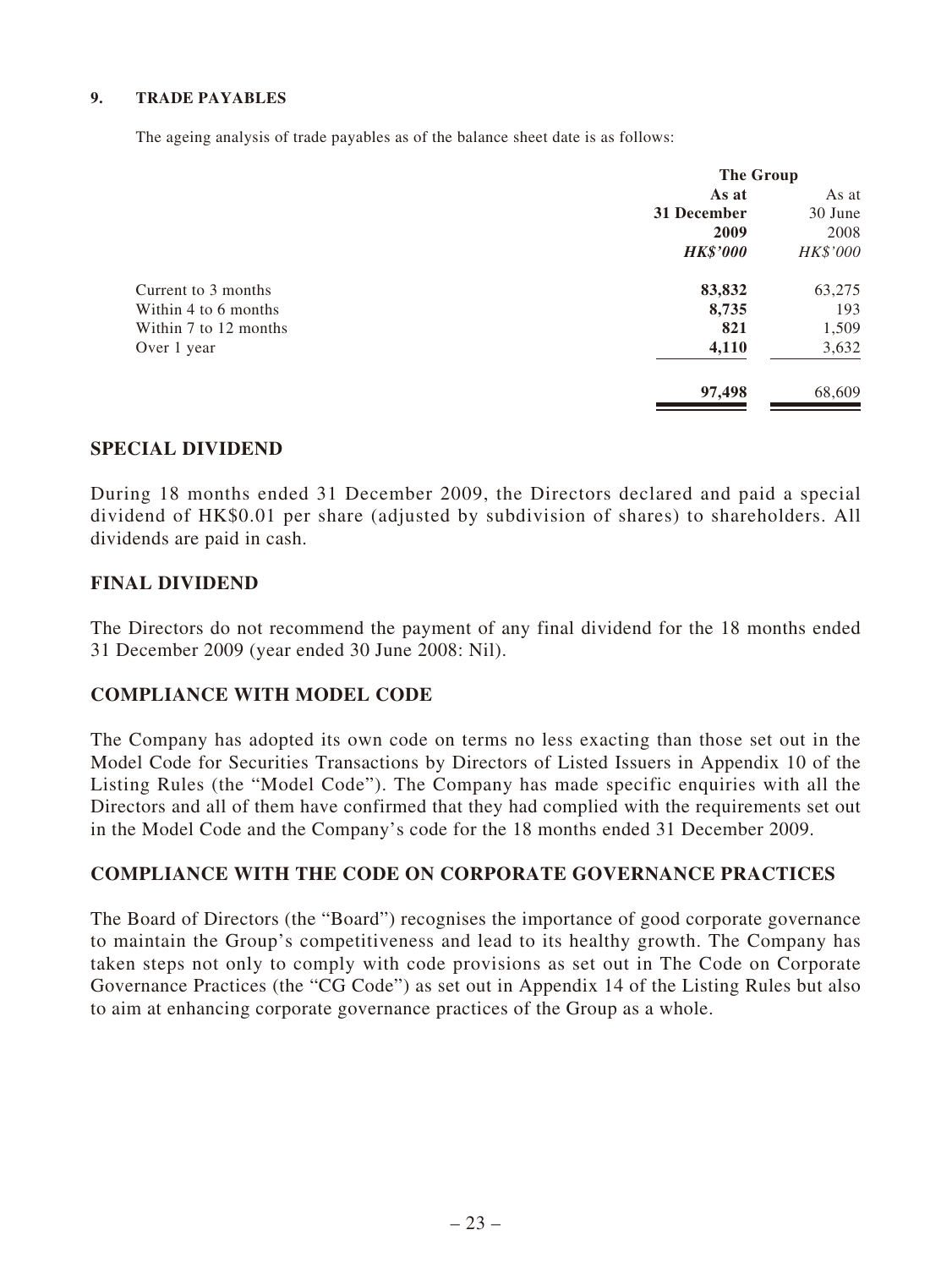For the 18 months ended 31 December 2009, the Company has complied with the code provisions of the CG Code except for deviations from note 1 to principle A.3 and code provisions A.2.1, A.4.1 and B.1.1 of the CG Code as summarized below:

- (a) Pursuant to code provision A.2.1 of the CG Code, the roles of chairman and chief executive officer ("CEO") should be separated and should not be performed by the same individual. The division of responsibilities between the chairman and CEO should be clearly established and set out in writing. Mr. Wu Kebo, the chairman and executive Director, was appointed as the acting managing Director of the Company since 21 December 2007. The Board has been continuously seeking a suitable individual with appropriate qualifications to act as the CEO of the Company. Subsequently, Mr. Wu King Shiu Kelvin was appointed by the Board as the CEO of the Company with effect from 22 September 2009 such that the requirement under code provision A.2.1 of the CG Code as to the separate roles of chairman and CEO was fulfilled.
- (b) Pursuant to note 1 to code provision A.3 of the CG Code and as required under Rule 3.10(1) of the Listing Rules, every board of directors of a listed issuer must include at least 3 independent non-executive directors. Due to the resignation of Prince Chatrichalerm Yukol as an independent non-executive Director on 20 November 2008, the total number of independent non-executive Directors fell below the minimum number as required under Rule 3.10(1) of the Listing Rules. Subsequently, Mr. Masahito Tachikawa was appointed by the Board as an independent non-executive Director with effect from 20 March 2009 such that the requirement as to the minimum number of independent non-executive Directors as required under note 1 to principle A.3 of the CG Code and Rule 3.10(1) of the Listing Rules was fulfilled.
- (c) Pursuant to code provision A.4.1 of the CG Code, non-executive Directors of a listed issuer should be appointed for a specific term, subject to re-election. All non-executive Directors were not appointed for a specific term but are subject to the requirement of retirement by rotation and re-election at least once every three years at the annual general meetings of the Company in accordance with the relevant provisions of the Company's Bye-laws, accomplishing the same purpose as being appointed for a specific term.
- (d) Pursuant to code provision B.1.1 of the CG Code, a majority of the members of the remuneration committee of a listed issuer should be independent non-executive Directors. As (i) Mr. Eric Norman Kronfeld was not re-elected as Director at the annual general meeting of the Company held on 20 November 2008 and (ii) Prince Chatrichalerm Yukol resigned as Director on 20 November 2008, the remuneration committee of the Company comprised one executive Director and one independent nonexecutive Director during the period between 20 November 2008 and 19 March 2009 (both dates inclusive) and therefore, the requirement in relation to the composition of the remuneration committee under code provision B.1.1 of the CG Code had not been fulfilled during that period. Subsequently, Mr. Masahito Tachikawa was appointed by the Board as an independent non-executive Director and a member of the remuneration committee with effect from 20 March 2009 such that the remuneration committee comprised one executive Director and two independent non-executive Directors and the requirement in relation to the composition of the remuneration committee under code provision B.1.1 of the CG Code was fulfilled thereafter.